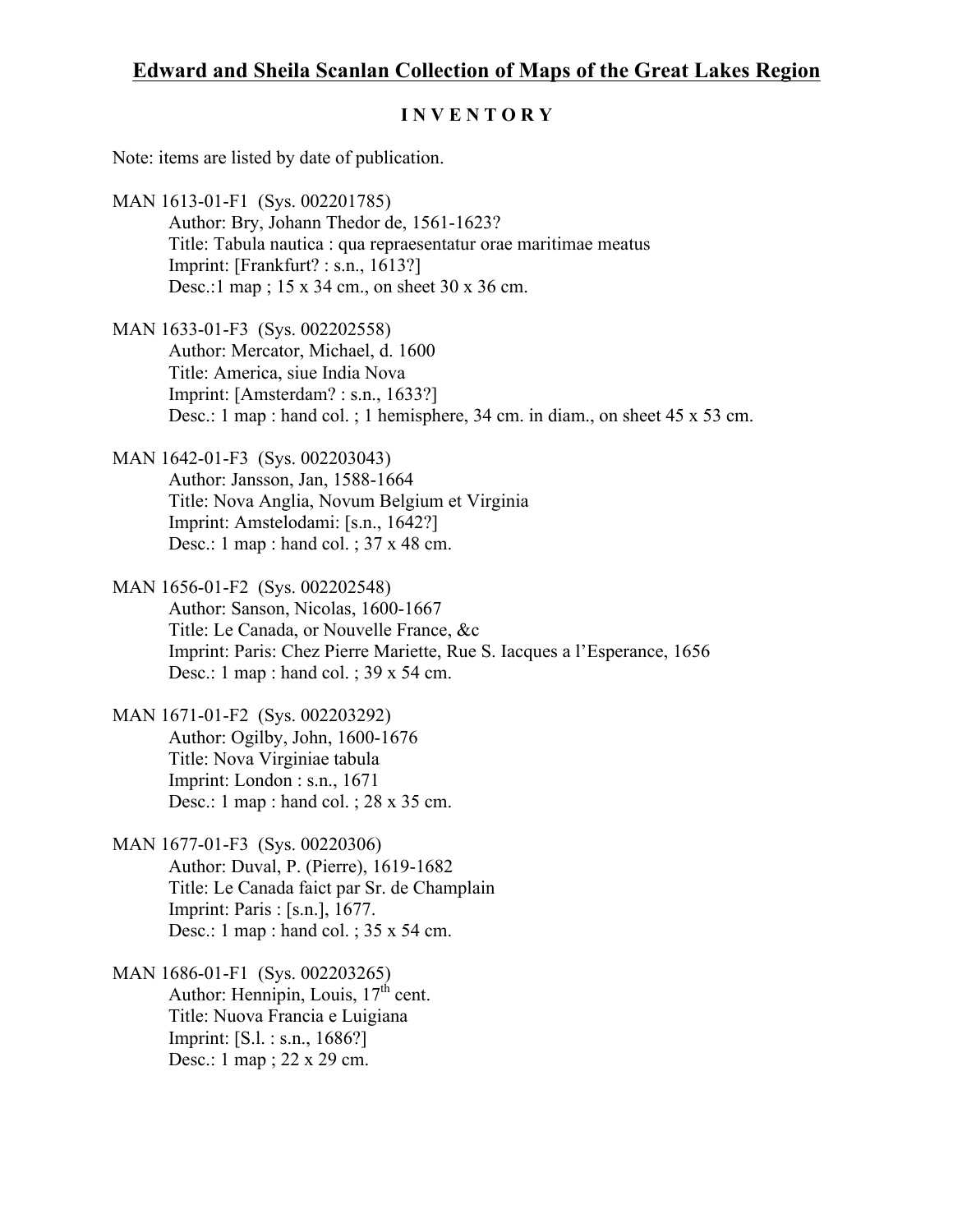MAN 1688-01-F3 (Sys. 002203084)

Author: Coronelli, Vincenzo, 1650-1718 Title: Partie occidentale du Canada or de la Nouvelle France Imprint: A Paris: Chez J.B. Nolin, 1688 Desc.: 1 map : hand col. ; 44 x 59 cm.

MAN 1689-01-F3 (Sys. 002203079)

Author: Coronelli, Vincenzo, 1650-1718 Title: L'Amerique septentrionale or la partie septentrionale des Indes Occidentales Imprint: A Paris: Chez J.B. Nolin, 1689 Desc.: 1 map : hand col. ; 43 x 59 cm.

MAN 1690-01-F1 (Sys. 002202427) Author: Sanson, Nicolas, 1600-1667 Title: Americque septentrionale Imprint: [Amsterdam? : s.n., 1690-1708?] Desc.: 1 map ; 19 x 27 cm., on sheet 23 x 34 cm.

MAN 1690-02-F2 (Sys. 002203434) Author: Coronelli, Vincenzo, 1650-1718 Title: Isola di Capo Breton ; Louisiana parte settent[rionalle} Imprint: [Venice : Coronelli, 1690-1696?] Desc.: 2 maps on 1 sheet ; 11 x 16 cm. and 12 x 17 cm.

MAN 1696-01-F2 (Sys. 002204845) Author: Coronelli, Vincenzo, 1650-1718 Title: La Louisiana, parte settentrionalle Imprint: [Venice : V.M. Coronelli, 1696?] Desc.: 1 map : hand col. ; 24 x 40 cm.

MAN 1700-01-F2 (Sys. 002203917) Author: Wells, Edward, 1667-1727 Title: A new map of North America Imprint: [Oxford : Printed at the Theater, 1700] Desc.: 1 map : hand col. ; 36 x 48 cm.

MAN 1703-01 (Sys. 002203935) Author: Lahontan, Louis Armand de Lom d'Arce, baron de, 1666-1715? Title: Lac des Hurons Imprint: La Haye : Chez les freres l'Honore, 1703 Desc.: 1 map ; 11 x 17 cm.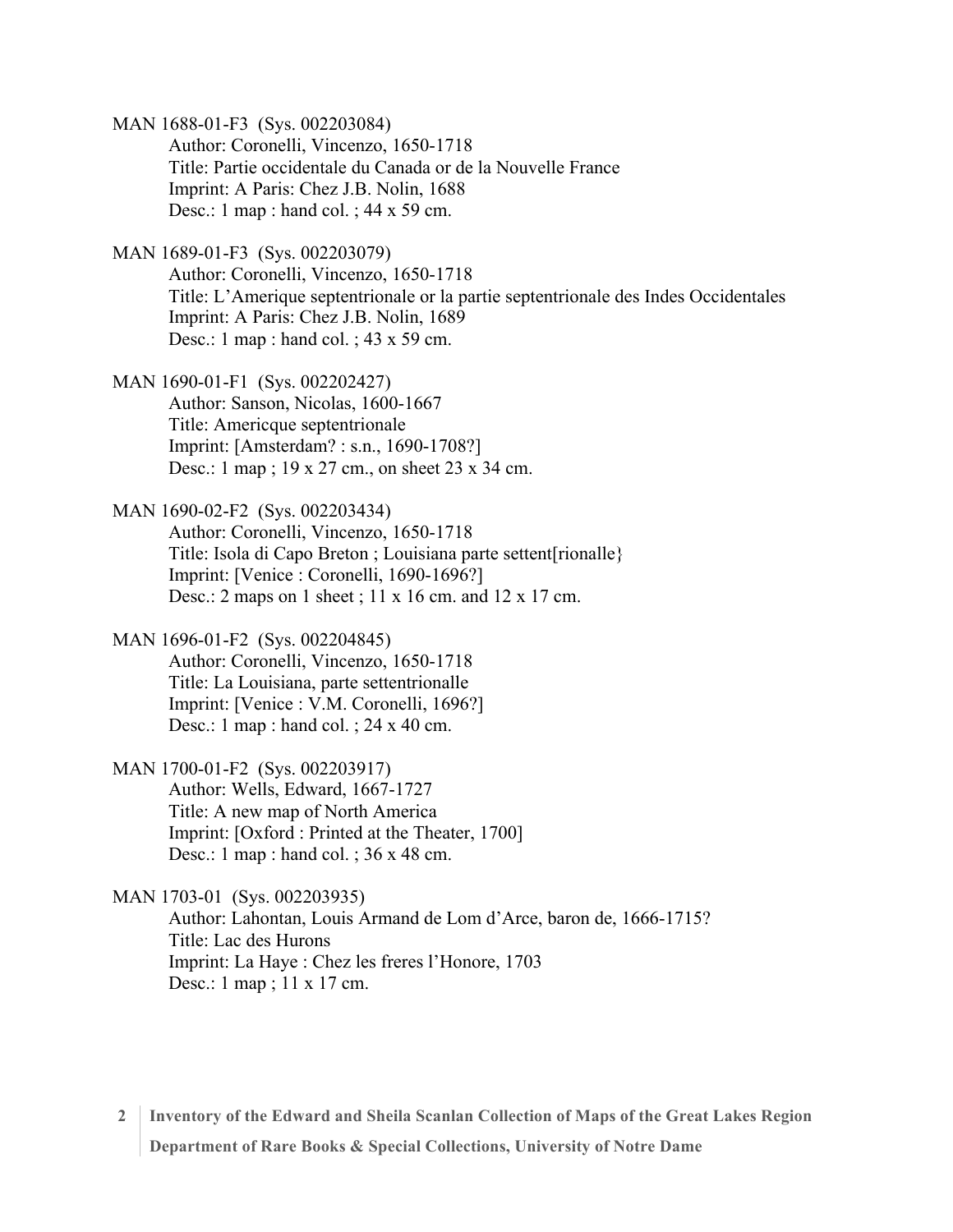MAN 1703-02-F1 [c.1 and c.2] (Sys. 002203518) Author: Lahontan, Louis Armand de Lom d'Arce, baron de, 1666-1715? Title: A map of ye Long River Imprint: London : Printed for H. Bonwicke, 1703] Desc.: 2 maps on 1 sheet : hand col. ; 16 x 21 cm. and 16 x 13 cm. [Copy 1 is hand colored]

MAN 1703-03-F1 (Sys. 002203894) Author: Scherer, Heinrich, 1628-1704 Title: Repraesentatio Americae Borealis Imprint: [Munich? : Heinrich Scherer?, 1703?] Desc.: 1 map ; 23 x 35 cm.

MAN 1703-04-F3 (Sys. 002204603) Author: L'Isle, Guillaume de, 1675-1726 Title: Carte du Canada ou de la Nouvelle France Imprint: Paris : Chez l'Auteur, 1703 Desc.: 1 map : hand col. ; 50 x 63 cm.

MAN 1719-01-F3 (Sys. 002203090) Author: Homann, Johann Bapist, 1663-1724 Title: Amplissimae regionis Mississipi Imprint: Norimbergae : [s.n., 1719?] Desc.: 1 map : hand col. ; 47 x 57 cm.

MAN 1719-02-F2 (Sys. 002203932) Author: Chatelain, Henri Abraham Title: Carte particuliere du fleuve Saint Louis Imprint: [Amsterdam : Chatelain, 1719?] Desc.: 1 map ; 27 x 31 cm.

MAN 1719-03-F3 (Sys. 002204607) Author: Chatelain, Henri Abraham Title: Carte de la Nouvelle France Imprint: [Amsterdam? : Chez L'Honore & Chatelain Libraires?, 1719?] Desc.: 1 map ; 38 x 48 cm.

MAN 1725-01-F3 (Sys. 002204685) Author: Seutter, Matthaeus, 1678-1756 Title: Diversi globi terr-aqvei Imprint: [Augsburg : s.n. ; 1725?] Desc.: 1 map : hand col. ; 2 hemispheres 26 cm. in diam.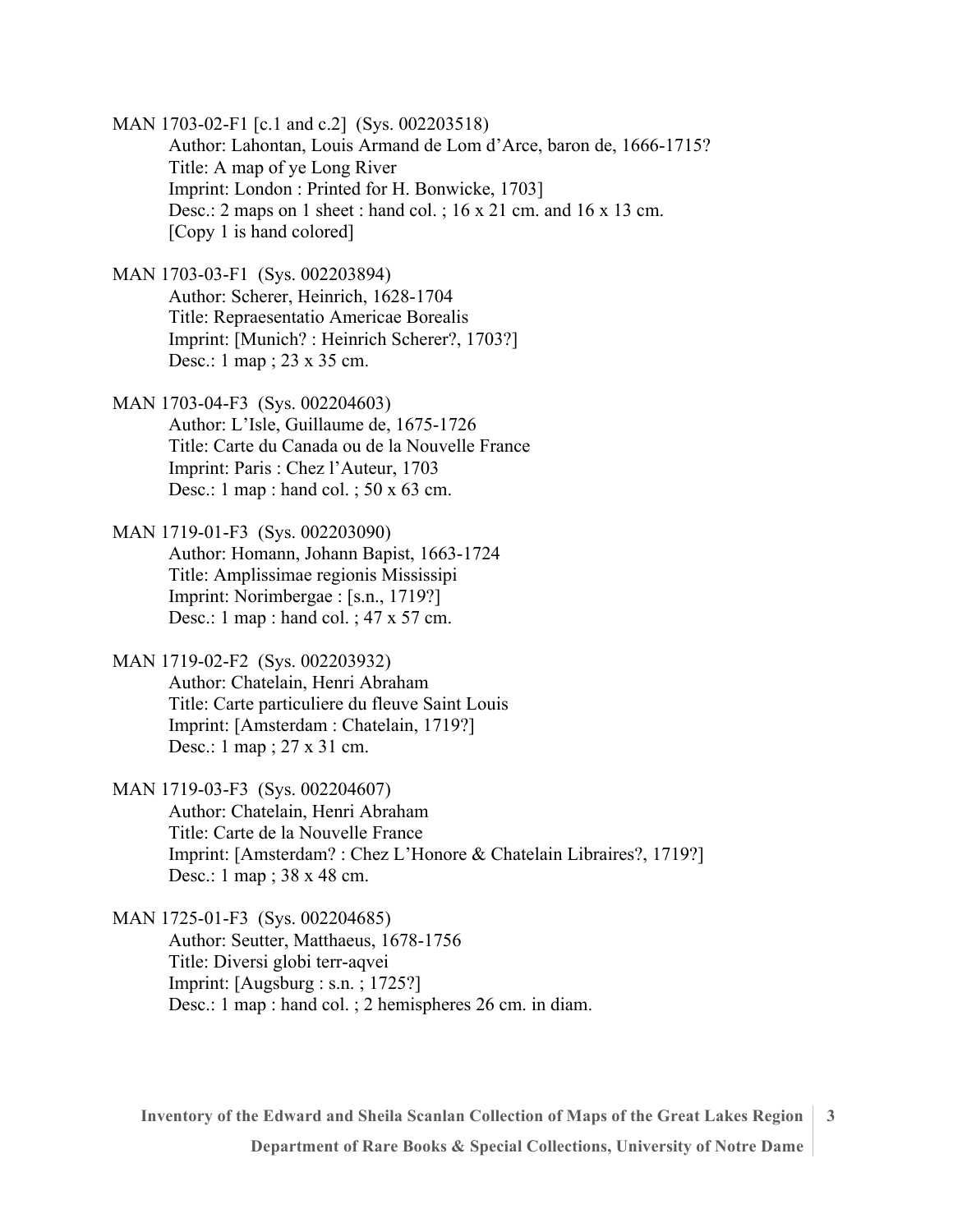MAN 1745-01-F3 (Sys. 002204679)

Author: Bellin, Jacques Nicolas, 1703-1772 Title: Partie occidentale de la Nouvelle France ou Canada Imprint: A Paris : Chez R.J. Julien, etc., [1745] Desc.: 1 map ; 46 x 60 cm.

MAN 1746-01-O (Sys. 002204979)

Author: Anville, Jean Baptiste Bourguignon d', 1697-1782 Title: Amerique Septentrionale Imprint: Paris : Chez l'auteur, 1746 Desc.: 1 map on 2 sheets; hand col.; 89 x 86 cm., sheets 53 x 91 cm.

MAN 1749-01 (Sys. 002204371) Author: Robert de Vaugondy, Didier, 1723-1786 Title: Les lacs du Canada et Nouvelle Angleterre Imprint: [Paris : s.n., 1749] Desc.: 1 map : hand col. ; 16 x 21 cm.

MAN 1749-02 (Sys. 002204373) Author: Schreiber, Johann George, 1676-1750 Title: America Imprint: [Leipzig : s.n., 1749?] Desc.: 1 map : hand col. ; 17 x 19 cm.

MAN 1755-01-F3 (Sys. 002204763) Author: Bellin, Jacques Nicolas, 1703-1772 Title: Partie occidentale de la Nouvelle France ou Canada Imprint: [Paris? : s.n., 1755] Desc.: 1 map : hand col. ; 48 x 60 cm.

MAN 1755-02-F3 (Sys. 002204714) Author: Robert de Vaugondy, Gilles, 1688-1766 Title: Partie de l'Amerique septent? qui comprend la Nouvelle France Imprint: [Paris : s.n., 1755] Desc.: 1 map : hand col. ; 48 x 59 cm.

MAN 1756-01-O (Sys. 002204946) Author: Mitchell, John, 1711-1768 Title: Amerique septentrionale avec les routes Imprint: [Paris : s.n., 1756] Desc.: 1 map on 8 sheets : hand col. ; 136 x 195 cm. [lib. has 1 sheet only]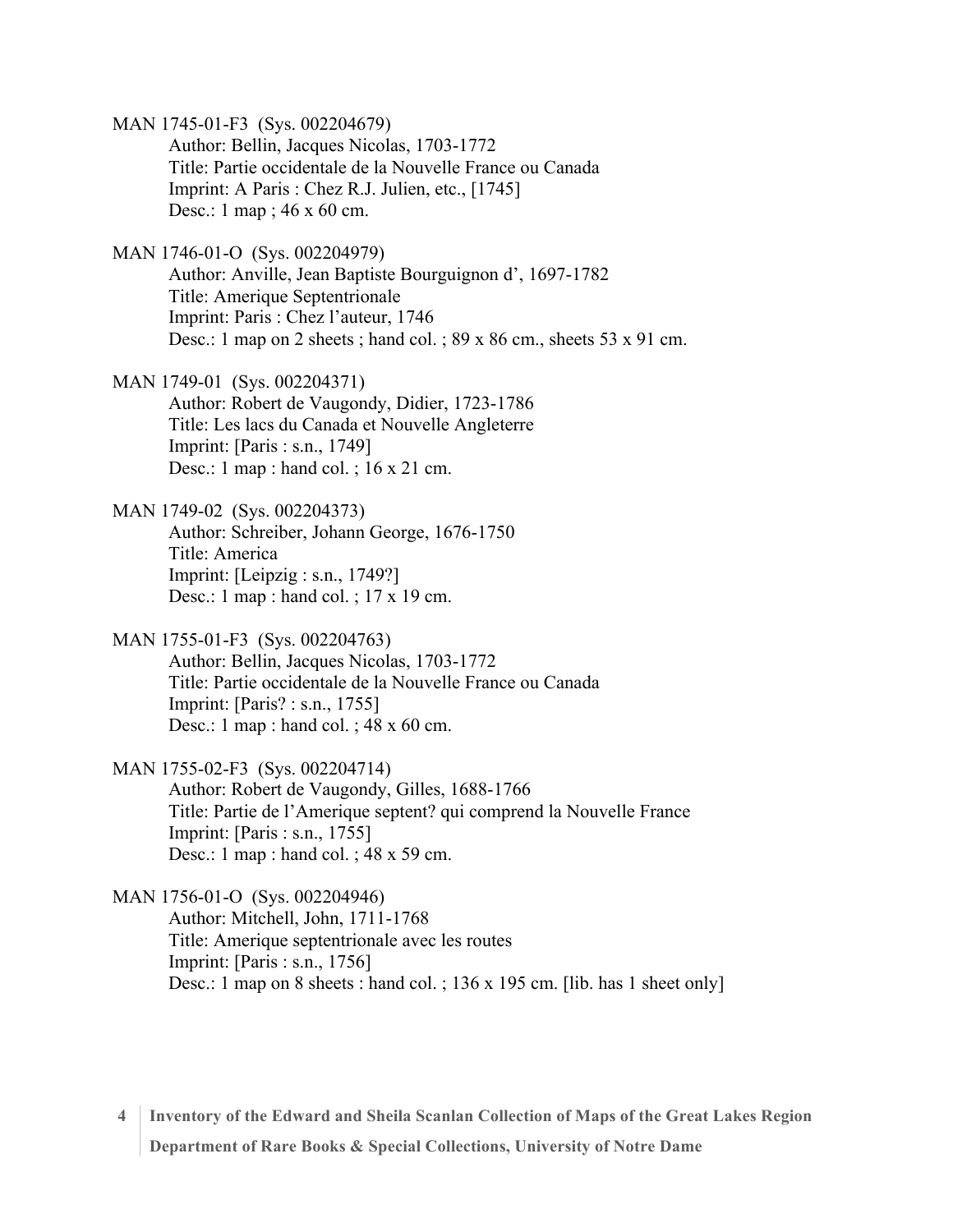MAN 1758-01 (Sys. 002204488) Author: Jefferys, Thomas, d. 1771 Title: West Indies Imprint: [London? : s.n., 1758-1766?] Desc.: 1 map : hand col. ; 17 x 29 cm. MAN 1761-01-F1 (Sys. 002204270) Author: Seale, Richard William Title: An accurate map of Canada Imprint: [London] : Univers. Mag., J. Hinton, [1761] Desc.: 1 map : hand col. ; 25 x 33 cm. MAN 1761-02-F1 [c.1 and c.2] (Sys. 002204366) Author: n.a. Title: A plan of the Straits of St. Mary, and Michilimakinac Imprint: [London : London Magazine, 1761] Desc.: 1 map ; 24 x 33 cm. MAN 1761-03 (Sys. 002204510) Author: Dury, Andrew Title: Canada Imprint: [London : A. Dury & Rob. Sayer, 1761] Desc.: 1 map : hand col. ; 11 x 23 cm. MAN 1762-01-F2 (Sys. 002204104) Author: Bonne, Rigobert, 1727-1794 Title: Canada IIe. Feuille, XXXV, B 32 Imprint: Paris : Chez Lattre, 1762-1776? Desc.: 1 map : hand col. ; 28 x 42 cm. MAN 1763-01 (Sys. 002204454) Author: Gibson, J. (John) Title: [Map of Louisiana and the western parts of Virginia and Carolina] Imprint: [London] : Gentleman's Magazine, [1763] Desc.: 1 map : hand col. ; 17 x 23 cm. MAN 1764-01-F1 (Sys. 002204291) Author: Bellin, Jacques Nicolas, 1703-1772 Title: Carte des cinq Grand Lacs du Canada Imprint: [Paris : s.n., 1764]

Desc.: 1 map : hand col. ; 20 x 32 cm.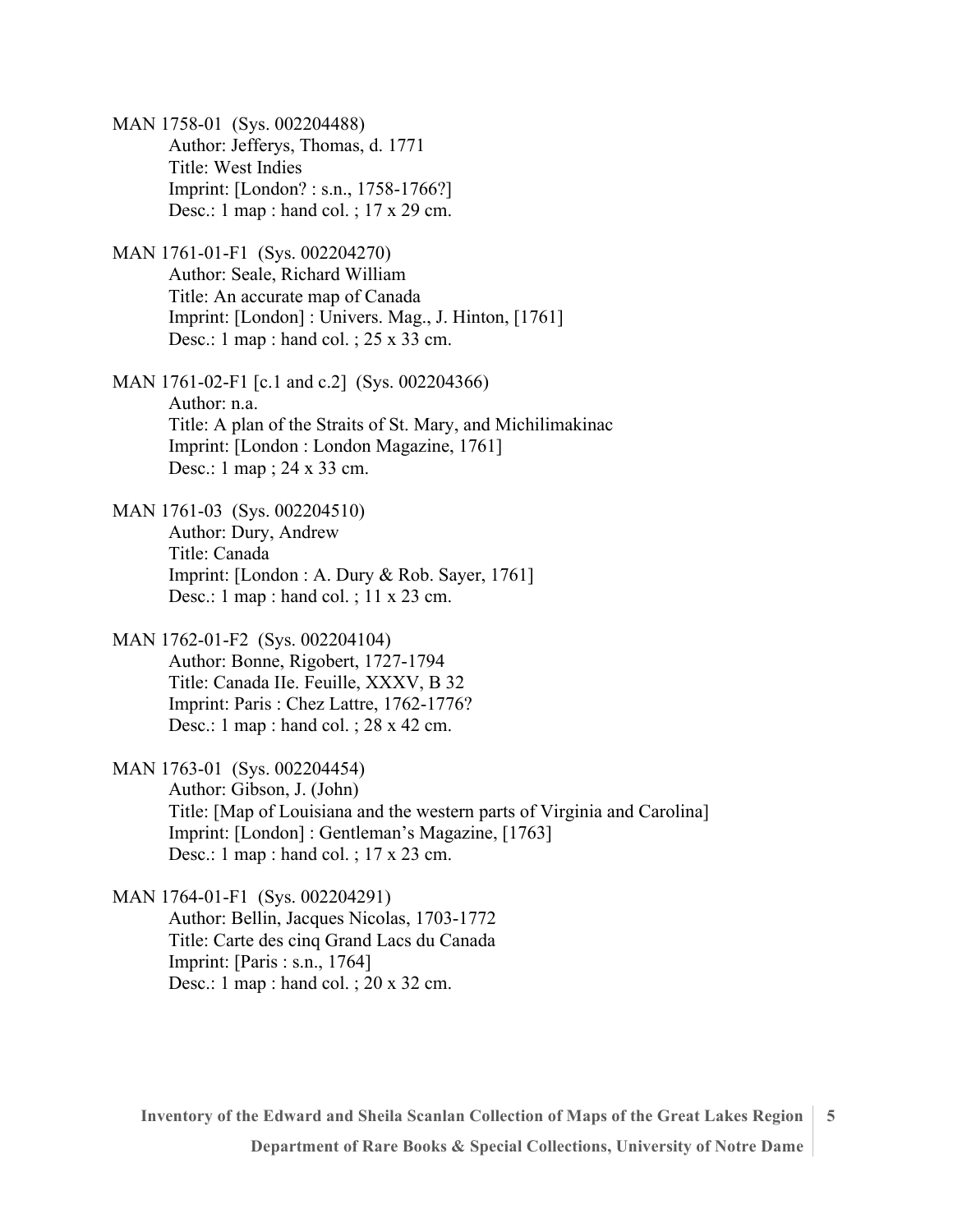MAN 1778-01-F2 (Sys. 002203941)

Author: Zatta, Antonio, fl. 1757-1797 Title: Il paese de' selvaggi Outauacesi, e Kilistinesi intorno al Lago Superiore Imprint: [Venezia : Presso Antonio Zatta, 1778] Desc.: 1 map : hand col. ; 30 x 41 cm.

MAN 1778-02-F2 (Sys. 002203943)

Author: Zatta, Antonio, fl. 1757-1797 Title: Il paese de' selvaggi Outagamiani, Mascoutensi, Ilinesi … Imprint: [Venezia : Presso Antonio Zatta, 1778] Desc.: 1 map : hand col. ;  $31 \times 41$  cm.

MAN 1780-01-F1 (Sys. 002204310) Author: Bonne, Rigobert, 1727-1794 Title: L'Isle de Terre-Neuve, Acadie, ou la Nouvelle Ecosse Imprint: [Paris? s.n., 1780?] Desc.: 1 map : hand col. ; 20 x 31 cm.

MAN 1783-01-F2 (Sys. 002204121) Author: Bonne, Rigobert, 1727-1794 Title: Partie de l'Amerique septentrionale Imprint: A Paris : Chez Lattre, 1783 Desc.: 1 map : hand col. ; 29 x 43 cm.

MAN 1785-01-O (Sys. 002204790) Author: Delamarche, Charles Francois, 1740-1817 Title: Etats-Unis de l'Amerique Imprint: Paris : Chez Delarmarche, geogr., 1785 Desc.: 1 map : hand col. ; 46 x 61 cm.

MAN 1794-01-F2 (Sys. 002204223) Author: Russell, John, fl. 1733-1795 Title: An accurate map of the United States of America Imprint: London : H.D. Symonds, 18 Oct. 1794 Desc.: 1 map ; 35 x 45 cm.

MAN 1795-01 [c.1 and c.2] (Sys. 002204554) Author: Scott, Joseph Title: N.W. Territory Imprint: [Philadelphia : J. Scott?, 1795] Desc.: 1 map : hand col. ; 17 x 15 cm.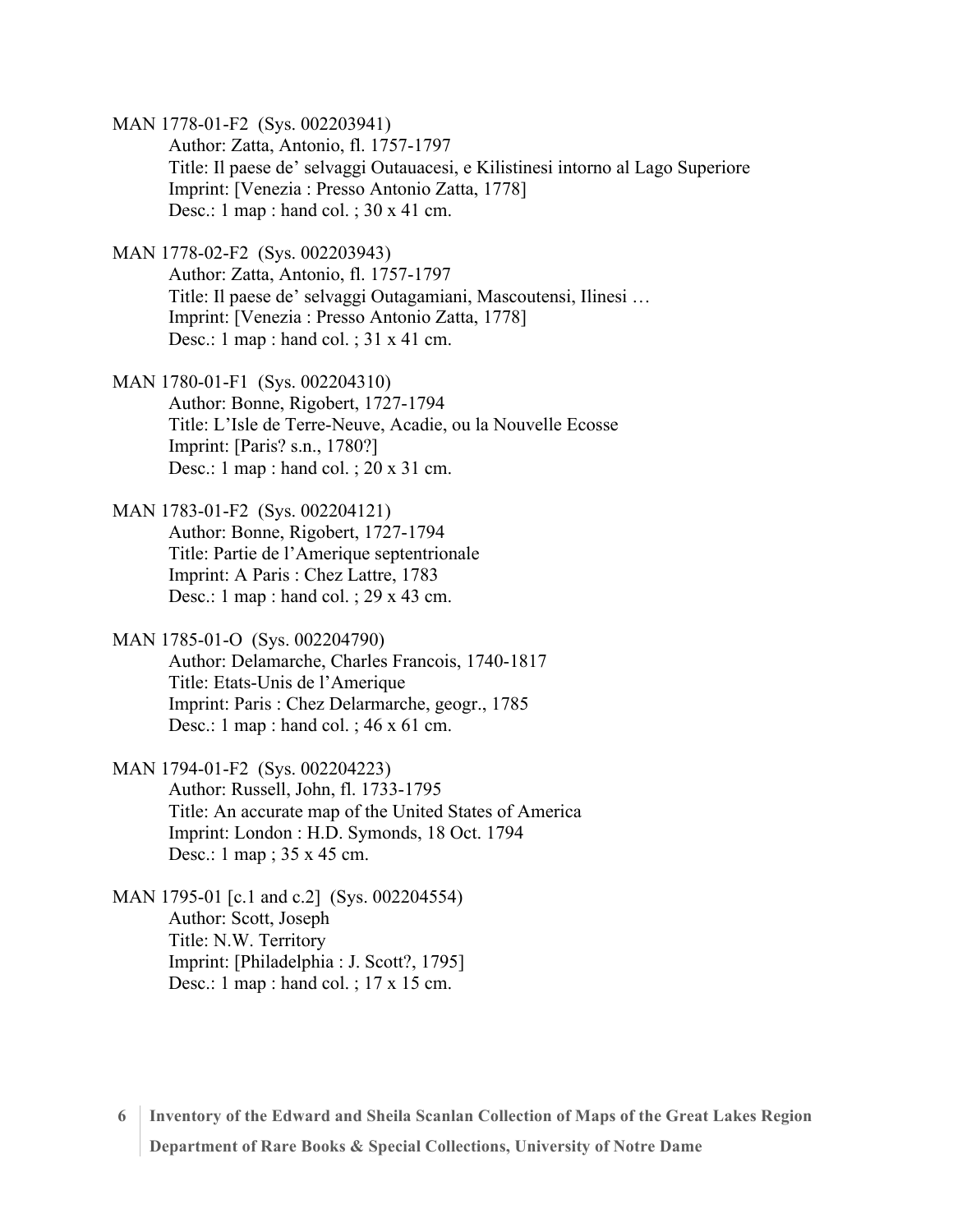MAN 1795-02-O (Sys. 002204843) Author: Hearne, Samuel, 1745-1792 Title: A map exhibiting Mr. Hearne's tracks in his two journies Imprint: London: Cadell & Davies, 1795 Desc.: 1 map : hand col. ; 52 x 73 cm.

- MAN 1796-01 [c.1 and c.2] (Sys. 002204579) Author: Morse, Jedidiah, 1761-1826 Title: A map of the north western territory Imprint: Boston : Thomas & Andrews, [1797] Desc.: 1 map ; 18 x 23 cm.
- MAN 1814-01 (Sys. 002205056) Author: Carey, Mathew, 1760-1839 Title: Upper territories of the United States Imprint: [Philadelphia : Mathew Carey, 1814] Desc.: 1 map ; 18 x 14 cm.

MAN 1814-02-F2 (Sys. 002207344) Author: Kneass & Delleker Title: The upper territories of the United States Imprint: [Philadelphia, Pa. : M. Carey, 1814] Desc.: 1 map : hand col. ; 42 x 31 cm.

MAN 1816-01 [c.1-c.4] (Sys. 002205005) Author: Title: The Northwestern Territories of the United States Imprint: [Philadelphia : Published by M. Carey and B. Warner, 1816] Desc.: 1 map : hand col. ; 19 x 24 cm.

MAN 1820-01 (Sys. 002205101) Author: Walker, John, 1759-1860 Title: United States Imprint: London : Sherwood, Neely & Jones, 1820 Desc.: 1 map : hand col. ; 19 x 24 cm.

MAN 1820-02-F2 (Sys. 002207345) Author: n.a. Title: Plan of the settlement at Prairie des Chiens Imprint: [Washington, D.C.? : s.n.], 1820 Desc.: 1 map ; 50 x 33 cm.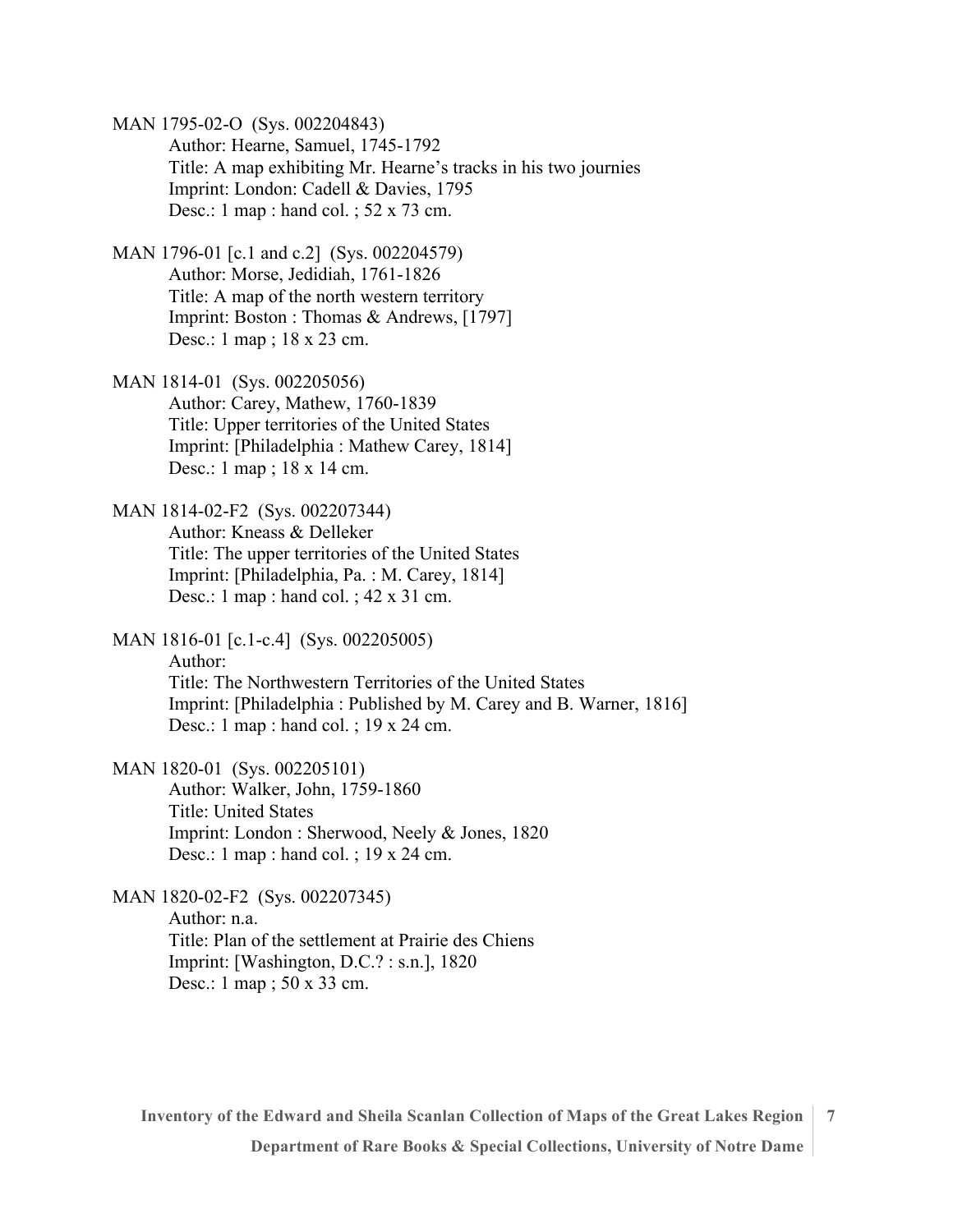MAN 1821-01-F2 (Sys. 002207474) Author: n.a. Title: Plan of the settlement at Green Bay Imprint: [Washington, D.C.? : s.n.], 1821 Desc.: 1 map ; 38 x 47 cm. MAN 1822-01-F3 (Sys. 002205688) Author: Long, Stephen Harriman, 1784-1864 Title: Map of Arkansa [sic] and other territories of the United States Imprint: [Philadelphia : H.C. Carey & I. Lea, 1822] Desc.: 1 map : hand col. ; 36 x 37 cm., on sheet 45 x 56 cm. MAN 1823-01-F3 (Sys. 002205929) Author: Finlayson, J. (James) Title: Michigan territory Imprint: [Philadelphia : Carey & Lea, 1823] Desc.: 1 map : hand col. ; 36 x 26 cm., on sheet 45 x 57 cm. MAN 1823-02-F1 (Sys. 002208759) Author: Lucas, Fielding, 1781-1854 Title: Michigan Ter[ritory] Imprint: Baltimore : F. Lucas, [1823?] Desc.: 1 map : hand col. ; 23 x 30 cm. MAN 1824-01-F1 (Sys. 002208761) Author: Young & Delleker Title: United States Imprint: Philadelphia : A. Finley, [1824] Desc.: 1 map : hand col. ; 28 x 21 cm. MAN 1825-01-F3 (Sys. 002205927) Author: Buchon, J.A.C. (Jean Alexandre C.), 1791-1846 Title: Carte du Territoire d'Arkansa et des autres territories des Etats Unis Imprint: [Paris] : Fonderie et imprimerie de J. Carez, [1825] Desc.: 1 map : hand col. ; 35 x 35 cm., on sheet 54 x 70 cm. MAN 1825-02-F3 (Sys. 002206009) Author: Cary, John, ca. 1754-1835 Title: A new map of Upper & Lower Canada Imprint: London: Published by J. Cary, 1825 Desc.: 1 map : hand col. ; 44 x 51 cm.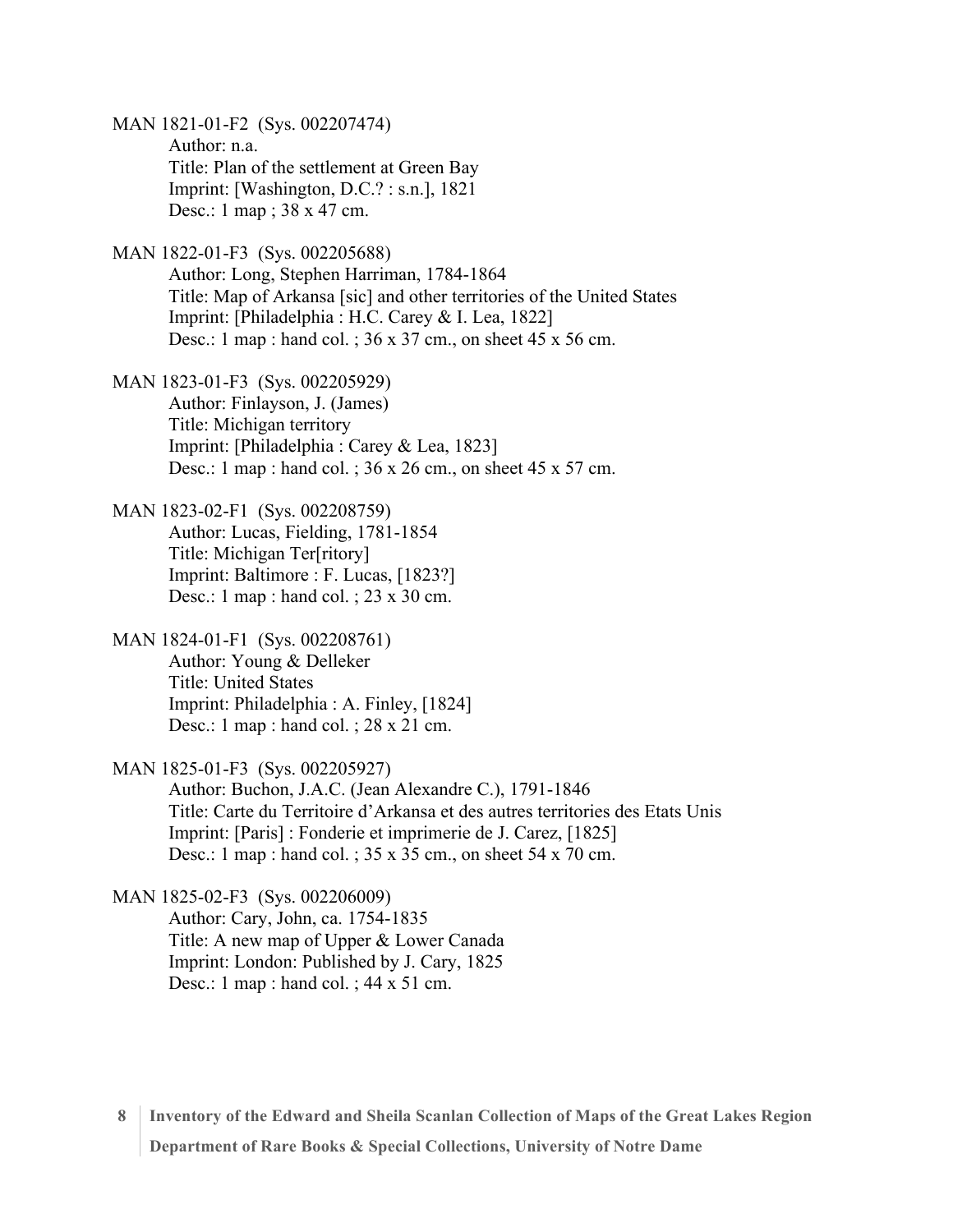MAN 1825-03-F3 (Sys. 002205973) Author: Cary, John, ca. 1754-1835 Title: A new map of part of the United States Imprint: London : J. Cary, 1825 Desc.: 1 map : hand col. ; 44 x 49 cm.

MAN 1825-04-F3 (Sys. 002206027) Author: Vandermaelen, Philippe, 1795-1869 Title: Haut Canada et Michigan Imprint: [Bruxelles : s.n., 1825] Desc.: 1 map : hand col. ; 41 x 49 cm.

MAN 1825-05-F1 (Sys. 002208764) Author: Hubbe Huebbe, Heinrich, 1803-1871 Title: Vereinigte Staaten von Nord-America Imprint: Gotha : [s.n.], 1825 Desc.: 1 map : hand col. ; 30 x 39 cm.

MAN 1827-01-F3 (Sys. 002205696) Author: Long, Stephen Harriman, 1784-1864 Title: Map of Arkansa [sic] and other territories of the United States Imprint: [Philadelphia : H.C. Carey & I. Lea, 1827] Desc.: 1 map : hand col. ; 36 x 37 cm., on sheet 45 x 56 cm.

MAN 1827-02-F3 (Sys. 002205942)

Author: Vandermaelen, Philippe, 1795-1869 Title: Amer[ique] Sep[tentrionale] partie des Etats Unis, no. 41 Imprint: [Brussels : s.n.], 1827. Desc.: 1 map : hand col. ; 43 x 51 cm.

MAN 1832-01-F1 (Sys. 002208787) Author: Hinton, Isaac Taylor, 1799-1847

Title: Map of the United States of America and Nova Scotia Imprint: London : I.T. Hinton & Simpkins & Marshall, 1832 Desc.: 1 map : hand col. ; 24 x 38 cm.

MAN 1832-02-F1 (Sys. 002208791)

Author: Society of the Diffusion of Useful Knowledge (Great Britain) Title: North America, sheet IV: Lake Superior Imprint: [London] : Baldwin & Cradock, 1832 Desc.: 1 map : hand col. ; 30 x 38 cm.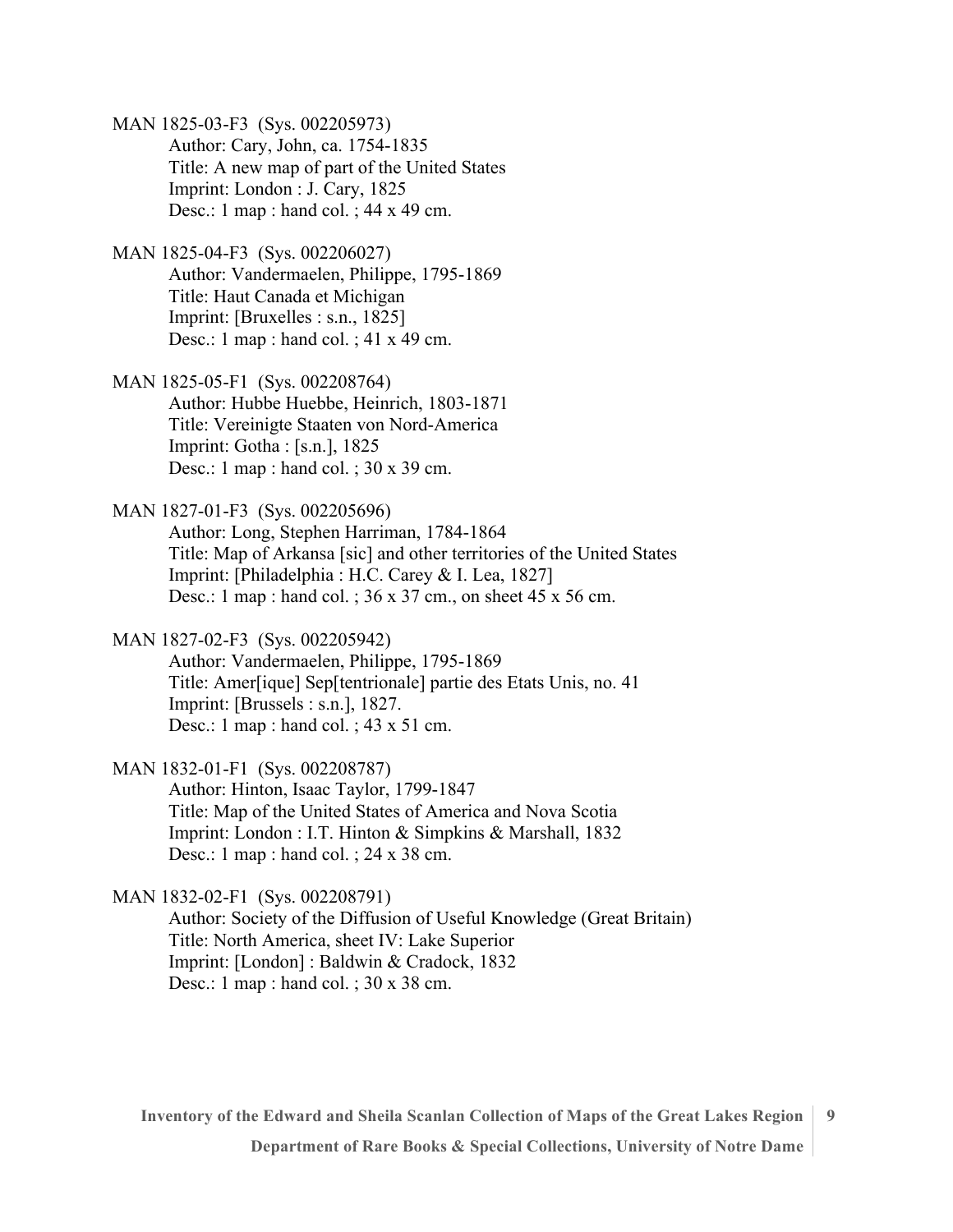MAN 1833-01-F1 (Sys. 002208810)

Author: Society of the Diffusion of Useful Knowledge (Great Britain) Title: North America: sheet IX, parts of Missouri, Illinois, and Indiana Imprint: London : Baldwin & Cradock, July  $1<sup>st</sup>$ , 1833 Desc.: 1 map : hand col. ; 30 x 36 cm.

MAN 1833-02-F1 [c.1-c.4] (Sys. 002208836)

Author: Society of the Diffusion of Useful Knowledge (Great Britain) Title: North America sheet V: the North West and Michigan Territories Imprint: [London] : Baldwin & Cradock, 1833 Desc.: 1 map : hand col. ; 30 x 38 cm.

MAN 1834-01-F2 (Sys. 002208136)

Author: Rector, William, fl. 1809-1820 Title: [Plan of the common lands of Fort Chartres] Imprint: [Washington, D.C. : Congress of the United States, 1834] Desc.: 1 map ; on sheet  $53 \times 42$  cm.

MAN 1835-01-O (Sys. 002205209)

Author: Featherstonhaugh, George William, 1780-1866 Title: A reconnaissance of the Minnay Sotor Watapah Imprint: [Washington, D.C.? : s.n.], 1835 Desc.: 1 map ; 57 x 102 cm.

MAN 1835-02-F2 [c.1 and c.2] (Sys. 002207515) Author: United States Surveyor General Title: Map of the surveyed part of Wisconsin Territory Imprint: [Washington, D.C.? : s.n., 1835] Desc.: 1 map : hand col. ; 55 x 43 cm.

MAN 1835-03-F1 (Sys. 002208783) Author: Dufour, A.-H. (Auguste Henri), 1798-1865 Title: Etats-Unis Imprint: Paris : Jules Renouard, [1835] Desc.: 1 map : hand col. ; 22 x 30 cm.

MAN 1835-04-F1 [c.1 and c.2] (Sys. 002208841) Author: G.W. Boynton & Co. Title: Michigan and the Great Lakes Imprint: [Boston : W.D. Ticknor, 1835] Desc.: 1 map : hand col. ; 19 x 26 cm.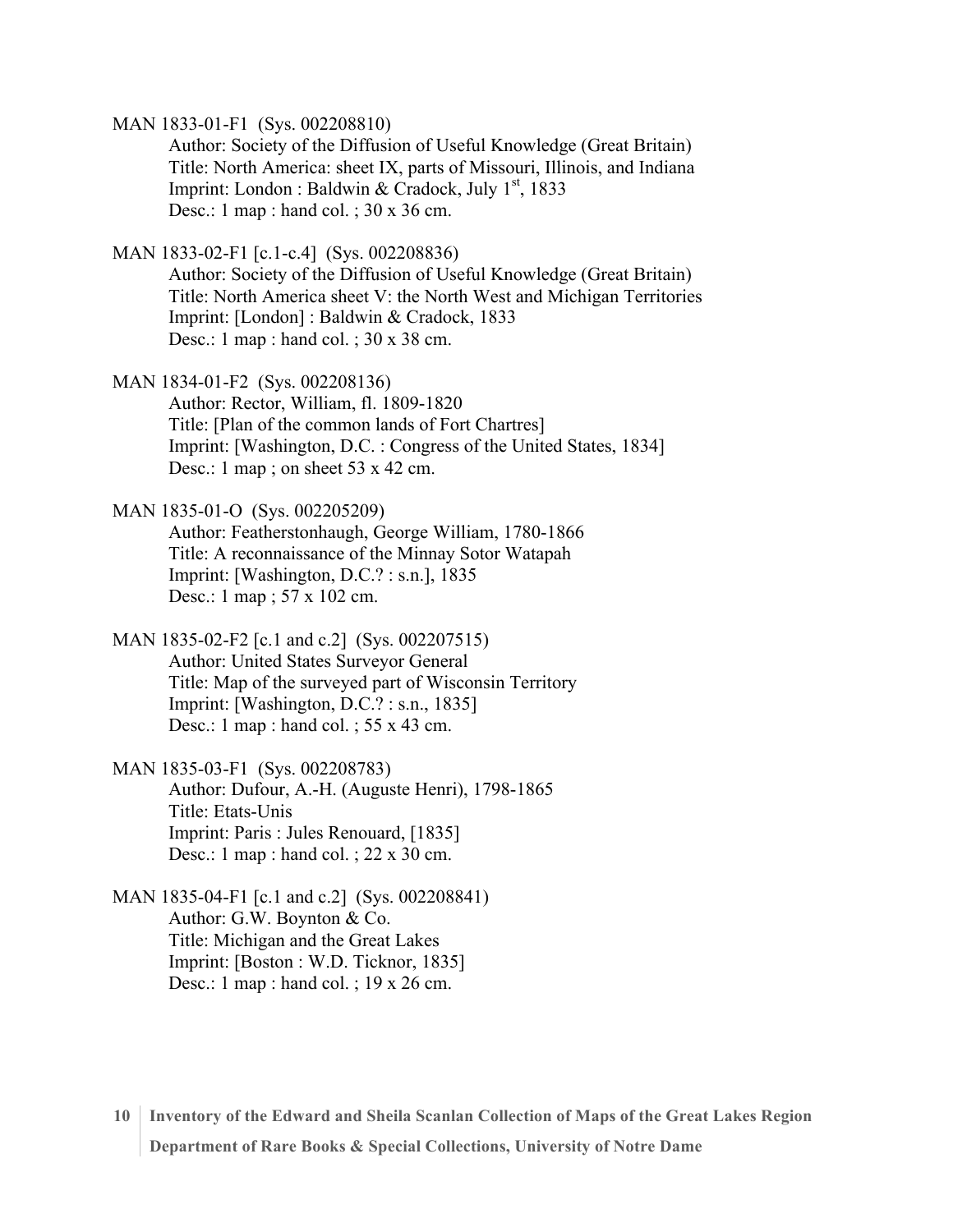MAN 1836-01-F3 (Sys. 002206089)

Author: Berrien, John Macpherson, d. 1876. Title: Survey of the mouth of the Sheboygan River, Wisconsin Imprint: [Washington, D.C. : s.n.], 1836 Desc.: 1 map ; 39 x 51 cm.

MAN 1836-02-F3 (Sys. 002206108)

Author: Berrien, John Macpherson, d. 1876. Title: Mouth of Kewaunee River, Wisconsin Imprint: [Washington, D.C. : United States Army, Corps of Engineers], 1836 Desc.: 1 map ; 36 x 51 cm.

MAN 1836-03-F3 (Sys. 002206117) Author: Berrien, John Macpherson, d. 1876. Title: Mouth of Manitowoc River, Wisconsin Imprint: [Washington, D.C. : United States Army, Corps of Engineers], 1836 Desc.: 1 map ; 36 x 48 cm.

MAN 1836-04-F3 (Sys. 002206132) Author: Berrien, John Macpherson, d. 1876. Title: Survey of the entrance to Milwaukie, Wisconsin Imprint: [Washington, D.C. : United States Army, Corps of Engineers], 1836 Desc.: 1 map ; 36 x 51 cm.

MAN 1836-05-F3 (Sys. 002206134) Author: Berrien, John Macpherson, d. 1876. Title: Mouth of Root River, Wisconsin Imprint: Washington, D.C. : United States Army, Corps of Engineers, 1836

Desc.: 1 map ; 35 x 50 cm.

MAN 1836-06-O (Sys. 002205202) Author: Featherstonhaugh, George William, 1780-1866 Title: A map of a portion of the Indian country

> Imprint: [Washington, D.C.? : s.n., 1836?] Desc.: 1 map ; 67 x 96 cm.

MAN 1836-07-F2 (Sys. 002207617) Author: Burr, David H., 1803-1875 Title: Michigan Imprint: New York: David H. Burr, 1836 Desc.: 1 map : hand col. ; 30 x 26 cm.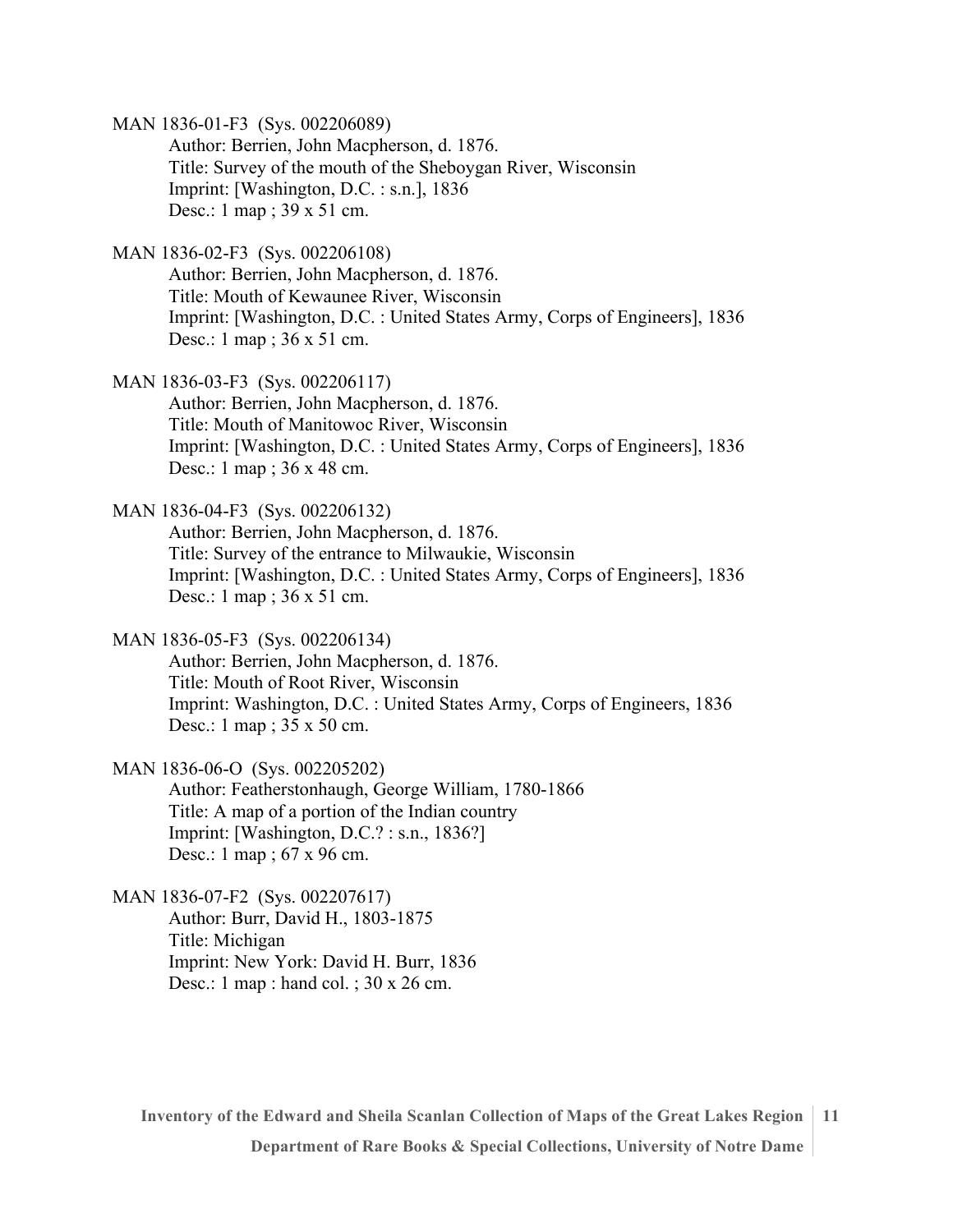MAN 1838-01-F3 (Sys. 002207077) Author: Bradford, T.G. (Thomas Gamaliel), 1802-1887 Title: United States Imprint: [Boston? : s.n.], 1838 Desc.: 1 map : hand col. ; 35 x 57 cm.

- MAN 1838-02-F2 [c.1 and c.2] (Sys. 002207621) Author: Bradford, T.G. (Thomas Gamaliel), 1802-1887 Title: Iowa and Wisconsin Imprint: [Boston: Weeks, Jordan, and Co.], 1838 Desc.: 1 map : hand col. ; 35 x 28 cm.
- MAN 1838-03-F1 (Sys. 002208913) Author: Bradford, T. G. (Thomas Gamaliel), 1802-1887 Title: North America Imprint: [Boston : Weeks Jordan & Co.], 1838 Desc.: 1 map : hand col. ; 34 x 30 cm.
- MAN 1838-04-F1 (Sys. 002208903)
	- Author: United States General Land Office Title: Sketch of the public surveys in Wisconsin Territory Imprint: [Washington, D.C. : General Land Office, 1838] Desc.: 1 map : hand col. ; on sheet 32 x 24 cm.
- MAN 1839-01 (Sys. 002205128)
	- Author: United States Army Corps of Engineers Title: Survey of the Neenah (or Fox) River : Rapide de Croche Imprint: Washington, D.C. : U.S. Army Corps of Engineers, 1839 Desc.: 1 map : hand col. ; 12 x 21 cm.
- MAN 1839-02-F3 (Sys. 002207215)
	- Author: United States Army Corps of Engineers Title: Survey of the Neenah (or Fox) River Imprint: Washington, D.C. : U.S. Army Corps of Engineers, 1839 Desc.: 8 maps on 1 sheet ; 13 x 22 cm. and smaller

MAN 1839-03-F3 (Sys. 002207229)

Author: Cram, Thomas Jefferson, 1807?-1883 Title: Map of a route for a canal to avoid the principal rapids of the Neenah … Imprint: [Washington, D.C. : U.S. Army Corps of Engineers, 1839] Desc.: 2 maps on 1 sheet ; 26 x 39 cm. and 29 x 45 cm.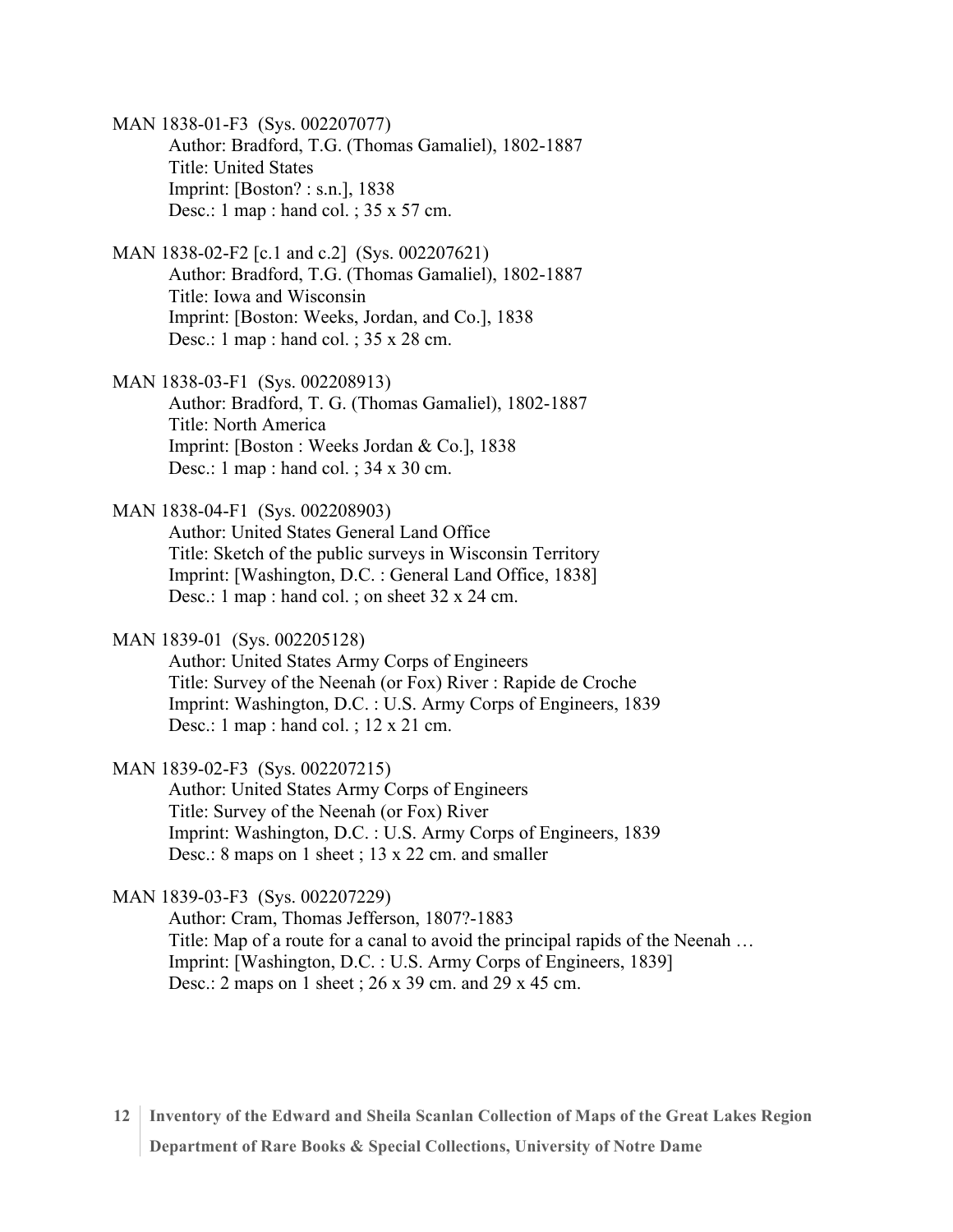MAN 1839-04-F2 (Sys. 002207324)

Author: Cram, Thomas Jefferson, 1807?-1883 Title: Map of the Wiskonsin & Neenah (or Fox) Rivers Imprint: [Washington, D.C. : U.S. Army Corps of Engineers, 1839] Desc.: 1 map : hand col. ; 29 x 44 cm.

MAN 1839-05-F1 (Sys. 002208943)

Author: United States General Land Office Title: Sketch of the public surveys of Wisconsin Territory Imprint: [Washington, D.C. : General Land Office, 1839] Desc.: 1 map : hand col. ; on sheet 26 x 30 cm.

MAN 1839-06-F1 (Sys. 002208980) Author: N. Currier (Firm) Title: The surveyed part of Wisconsin Imprint: New York : N. Currier, [1839] Desc.: 1 map ; 27 x 32 cm.

MAN 1839-07-F1 [c.1 and c.2] (Sys. 002209573) Author: Stone, William James, 1798-1865 Title: Map of the portion of the valley of the Rock River Imprint: [Washington, D.C. : U.S. Army Corps of Engineers, 1839] Desc.: 1 map : hand col. ; 34 x 26 cm.

MAN 1839-08-F1 (Sys. 002209668) Author: Hagner, Charles N. Title: Map of the 4 lakes and their outlet into Rock River Imprint: [Washington, D.C. : U.S. Army Corps of Engineers, 1839] Desc.: 1 map : hand col. ; 25 x 21 cm.

MAN 1839-09-F1 (Sys. 002209674) Author: Stone, William James, 1798-1865 Title: Map of that portion of Wiskonsin Territory Imprint: [Washington, D.C. : U.S. Army Corps of Engineers, 1839] Desc.: 1 map : hand col. ; 21 x 26 cm.

MAN 1839-10-O [c.1, c.2, and c.3] (Sys. 002209879) Author: Stone, William James, 1798-1865 Title: Map of Wiskonsin Territory : compiled from the public surveys Imprint: Washington, D.C. : s.n. [1839] Desc.: 1 map ; 92 x 61 cm.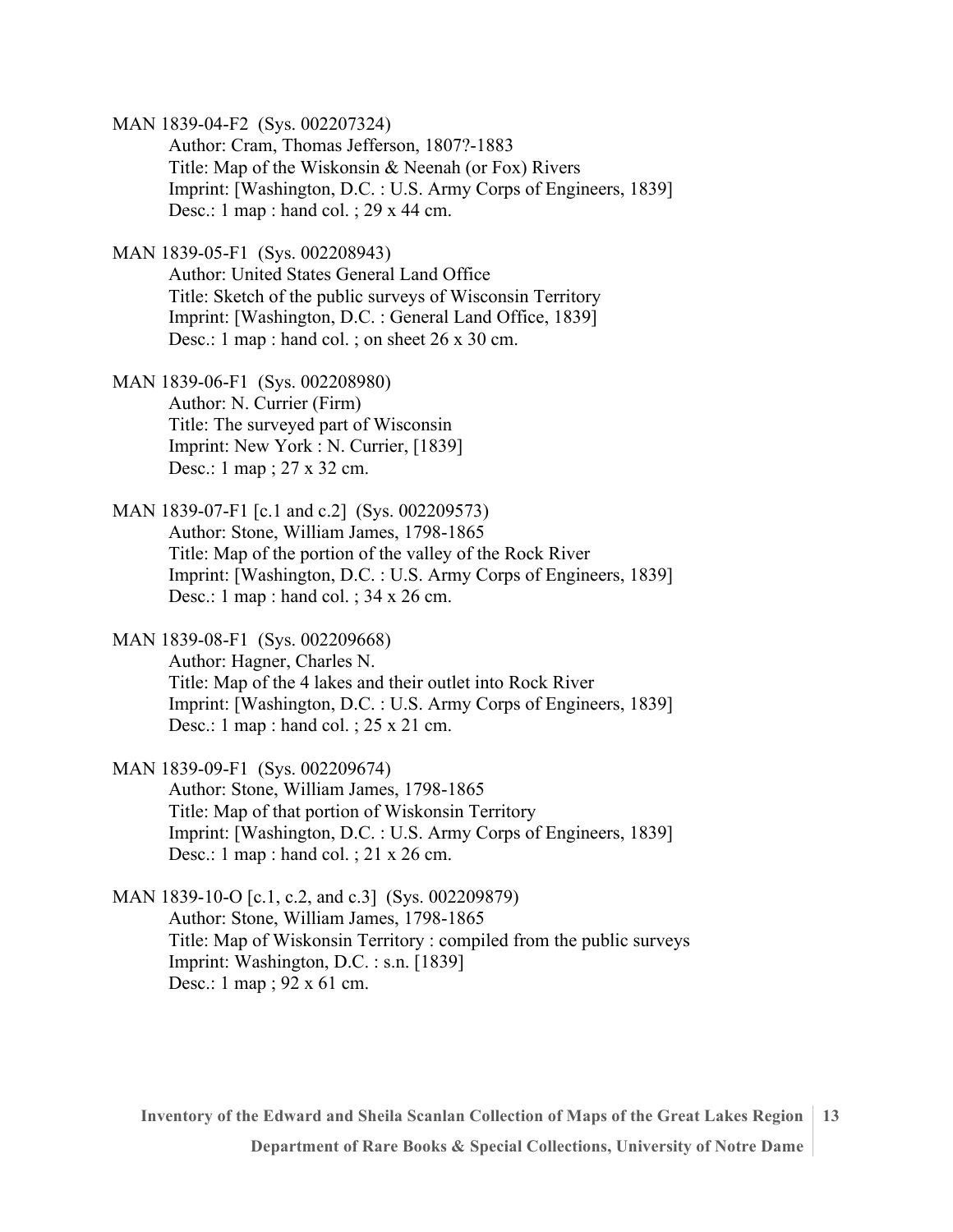MAN 1839-11-O (Sys. 002210162)

Author: Burr, David H., 1803-1875 Title: Map of Michigan & part of Wisconsin Territory Imprint: [London] : John Arrowsmith, [1839?] Desc.: 1 map on 8 sheets : hand col. ; 95 x 123 cm., sheets 48 x 32 cm.

MAN 1840-01-F2 [c.1 and c.2] (Sys. 002207663) Author: United States General Land Office Title: Sketch of the public surveys of Wisconsin Territory Imprint: [Washington, D.C. : General Land Office, 1840] Desc.: 1 map : hand col. ; 34 x 50 cm.

MAN 1840-02-F1 (Sys. 002208844) Author: Drayton, Joseph Title: United States of America Imprint: [Philadelphia : Henry Tanner, 1840?] Desc.: 1 map : hand col. ; 23 x 27 cm.

MAN 1840-03-F1 (Sys. 002208981) Author: Stone, William James, 1798-1865 Title: Map exhibiting routes by which the navigation of the Mississippi Imprint: Washington, D.C. : s.n., [1840?] Desc.: 1 map ; 35 x 20 cm.

MAN 1840-04-F1 (Sys. 002209027) Author: Webster, J. D. (Joseph Dana), 1811-1876 Title: Corrected map of the country along the proposed boundary Imprint: Washington, D.C. : U.S. Army Corps of Engineers, 1840 Desc.: 1 map ; 20 x 21 cm.

MAN 1842-01-F1 (Sys. 002209173) Author: Greenleaf, J. (Jeremiah), 1791-1864 Title: Wisconsin and Iowa Imprint: [Brattleboro, Vt. : Printed by G. R. French, 1842] Desc.: 1 map : hand col. ; 25 x 32 cm.

MAN 1843-01-F2 (Sys. 002208362) Author: Tanner, Henry Schenck, 1786-1858 Title: Wisconsin Imprint: Philadelphia : Carey & Hart, [1843?] Desc.: 1 map : hand col. ; 36 x 31 cm.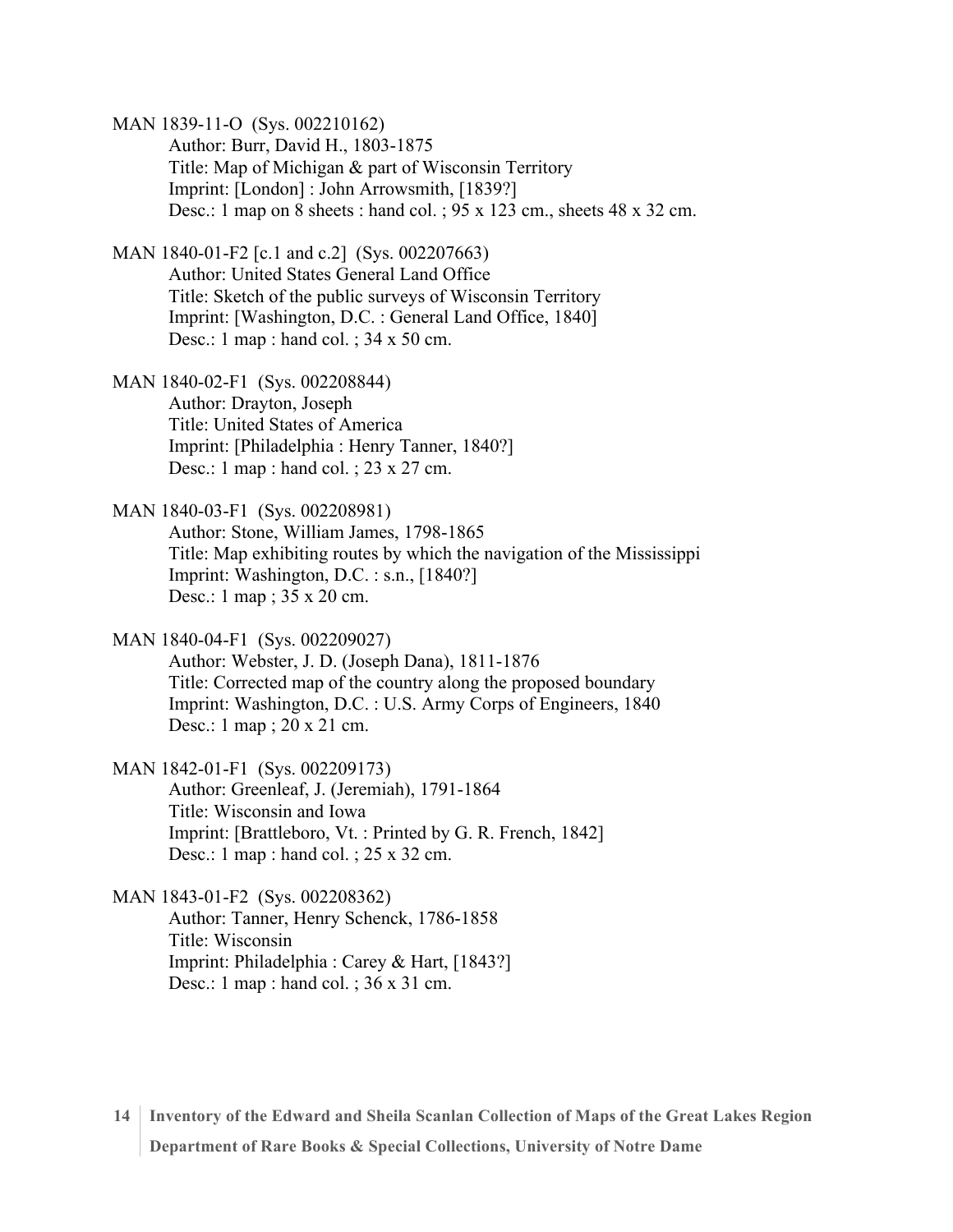MAN 1843-02-O (Sys. 002209941)

Author: Nicollet, Joseph Nicholas, 1786-1843 Title: Hydrographical basin of the upper Mississippi River Imprint: [Washington, D.C.] : House of Representatives, [1843] Desc.: 1 map : hand col. ; 90 x 75 cm.

- MAN 1844-01-F2 [c.1, c.2, and c.3] (Sys. 002208436) Author: Tanner, Henry Schenck, 1786-1858 Title: Wisconsin Imprint: Philadelphia : Carey & Hart, [1844-1845] Desc.: 1 map : hand col. ; 36 x 31 cm.
- MAN 1844-02-F2 (Sys. 002208483) Author: Morse, Sidney E. (Sidney Edwards), 1794-1871 Title: Iowa and Wisconsin Imprint: [New York : Harper & Bros., 1842-1845] Desc.: 1 map : hand col. ; 31 x 38 cm.
- MAN 1844-03-F1 (Sys. 002209014) Author: Sherman & Smith Title: Map of Michigan, Wisconsin and part of Iowa Imprint: [S.l. : s.n., 1844] Desc.: 1 map : hand col. ; 21 x 26 cm.
- MAN 1844-04-F1 (Sys. 002209069) Author: Society of the Diffusion of Useful Knowledge (Great Britain) Title: North America sheet V: the North West and Michigan Territories Imprint: [London] : Charles Knight & Co., [1844-1848?] Desc.: 1 map : hand col. ; 30 x 38 cm.
- MAN 1845-01-F2 [c.1-c.4] (Sys. 002207711) Author: United States General Land Office Title: Sketch of the public surveys of Wisconsin Territory Imprint: [Washington, D.C. : General Land Office, 1845] Desc.: 1 map : hand col. ; 37 x 45 cm.
- MAN 1845-02-F2 [c.1, c.2, and c.3] (Sys. 002208561) Author: Morse, Sidney E. (Sidney Edwards), 1794-1871 Title: Wisconsin: southern part Imprint: [New York : Harper & Brothers], 1845, c1844 Desc.: 1 map : hand col. ; 31 x 39 cm.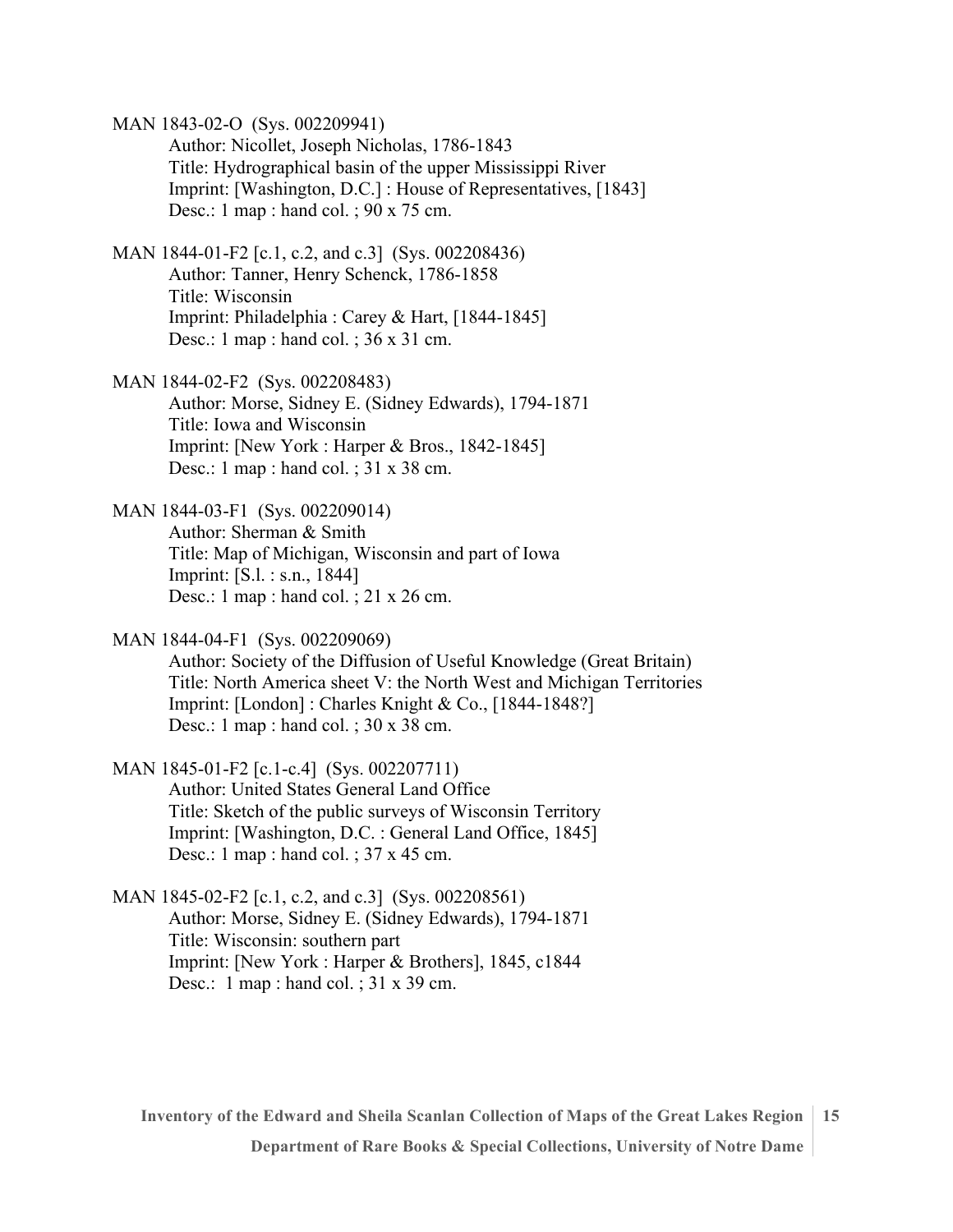MAN 1845-03-O (Sys. 002210178) Author: Gray, A.B. (Andrew Belcher), 1820-1862 Title: Map of that part of the mineral lands adjacent to Lake Superior Imprint: Washington, D.C. : C.B. Graham's Lithy., [1845?] Desc.: 1 map : hand col. 87 x 115 cm. MAN 1846-01-F2 (Sys. 002208457) Author: Mitchell, S. Augustus (Samuel Augustus), 1792-1868 Title: Wisconsin Imprint: Philadelphia : S. Augustus Mitchell, 1846 Desc.: 1 map : hand col. ; 37 x 31 cm. MAN 1846-02-F2 (Sys. 002208599) Author: Mitchell, S. Augustus (Samuel Augustus), 1792-1868 Title: United States Imprint: [Philadelphia : S. Augustus Mitchell], 1846 Desc.: 1 map : hand col. ; 37 x 31 cm. MAN 1846-03-O (Sys. 002209977) Author: Williams, W.G. (William G.), d. 1846 Title: Chart of Green Bay Imprint: [Washington, D.C.] : U.S. Army Corps of Engineers, 1846 Desc.: 1 map ; 57 x 88 cm. MAN 1846-04-O (Sys. 002210038) Author: United States General Land Office Title: Geological diagram, of … the Northern Peninsula of Michigan Imprint: Washington, D.C. : C.B. Graham's Lithy., 1846 Desc.: 1 map ; 67 x 85 cm. MAN 1847-01-F3 (Sys. 002206056) Author: Mullett, John, 1786-1862 Title: Private claims at Michillimackinac Imprint: [Washington, D.C. : s.n., 1847] Desc.: 1 map ; 48 x 61 cm.

MAN 1847-02-F2 (Sys. 002208479) Author: Mitchell, S. Augustus (Samuel Augustus), 1792-1868 Title: Wisconsin Imprint: Philadelphia : S. Augustus Mitchell, 1847 Desc.: 1 map : hand col. ; 37 x 31 cm.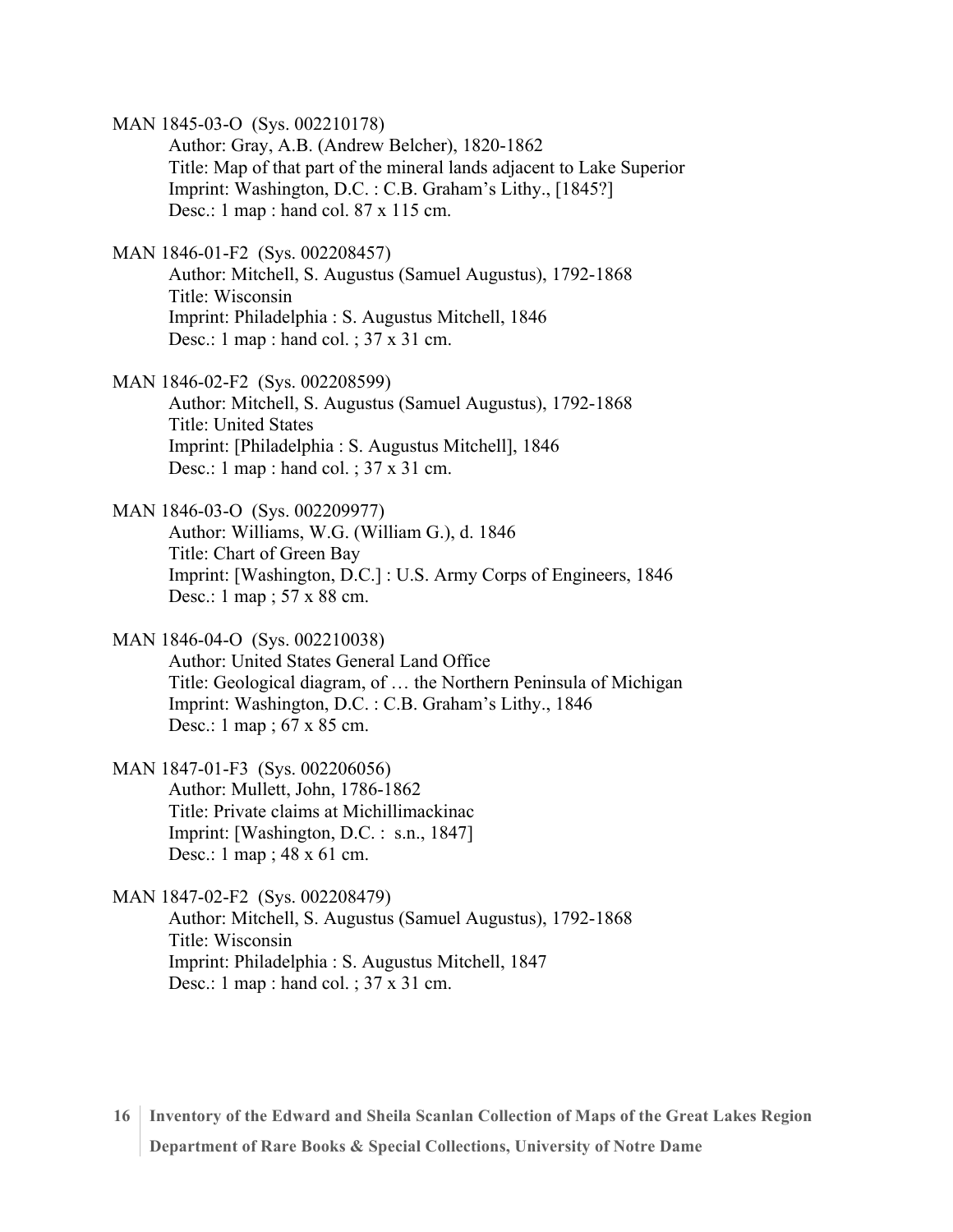MAN 1847-03-F2 (Sys. 002208596)

Author: McClelland, David Title: A sketch of the public surveys in Indiana Imprint: [Washington, D.C. : General Land Office, 1847] Desc.: 1 map ; 44 x 26 cm.

MAN 1847-04-F1 (Sys. 002209079)

Author: Burt, William Austin, 1792-1858 Title: Diagram of the boundary between Michigan and Wisconsin Imprint: Washington, D.C. : D. McClelland, sc., [1847?] Desc.: 1 map ; 20 x 34 cm.

MAN 1847-05-O (Sys. 002209799)

Author: Owen, David Dale, 1807-1860 Title: Provisional geological map of part of the Chippeway sand district Imprint: Washington, D.C. : C.B. Graham Lithog., [1847?] Desc.: 1 map : hand col. ; 83 x 62 cm.

MAN 1847-06-O (Sys. 002210186)

Author: Gray, A.B. (Andrew Belcher), 1820-1862 Title: Map of that part of the mineral lands adjacent to Lake Superior Imprint: Washington, D.C. : C.B. Graham's Lithy., [1847] Desc.: 1 map : hand col. 87 x 115 cm.

MAN 1848-01-F2 (Sys. 002207669)

Author: United States General Land Office Title: Sketch of the public surveys of Wisconsin Territory Imprint: [Washington, D.C. : General Land Office, 1848?] Desc.: 1 map ; 34 x 48 cm.

MAN 1848-02-F1 (Sys. 002209083) Author: Greenleaf, J. (Jeremiah), 1791-1864

Title: Wisconsin and Iowa Imprint: [Brattleboro, Vt. : Printed by G.R. French, 1848] Desc.: 1 map : hand col. ; 25 x 32 cm.

MAN 1849-01-F3 (Sys. 002207147)

Author: United States Surveyor General Title: Public surveys in the state of Wisconsin and territory of Minnesota Imprint: [Dubuque, Iowa : Surveyor General's Office, 1849] Desc.: 1 map ; 46 x 57 cm.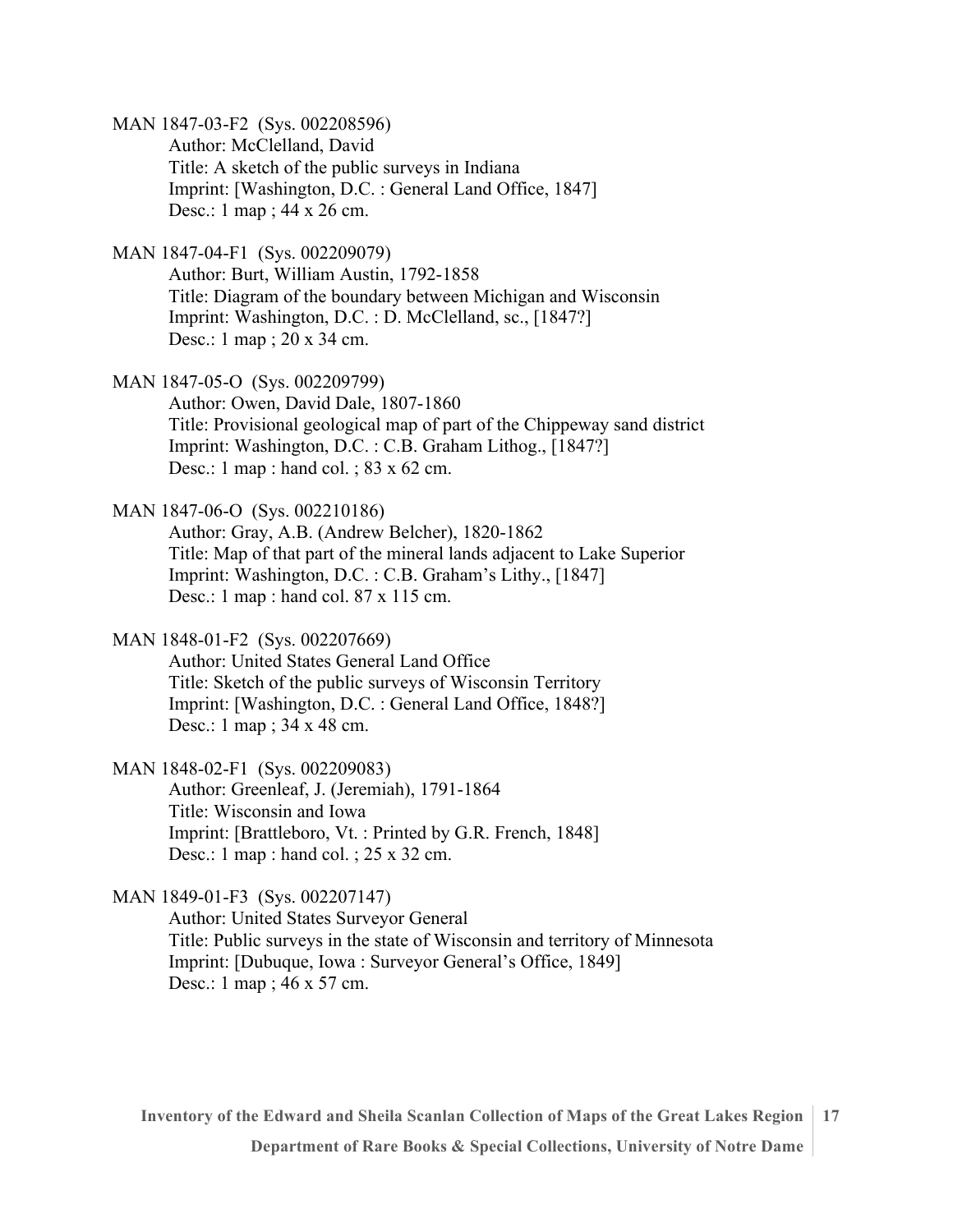MAN 1849-02-F2 (Sys. 002208480) Author: Mitchell, S. Augustus (Samuel Augustus), 1792-1868 Title: Wisconsin Imprint: Philadelphia : S. Augustus Mitchell, [1849?] Desc.: 1 map : hand col. ; 37 x 31 cm.

MAN 1849-03-O (Sys. 002209818) Author: Pope, John, 1822-1892 Title: Map of the territory of Minnesota Imprint: [Washington, D.C. : U.S. Army Corps of Engineers], 1849 Desc.: 1 map ; 63 x 71 cm.

MAN 1850-01-F2 (Sys. 002208115) Author: Mitchell, S. Augustus (Samuel Augustus), 1792-1868 Title: Map of the state of Wisconsin Imprint: Philadelphia : Thomas, Cowperthwait & Co., [1850?] Desc.: 1 map : hand col. ; 37 x 30 cm.

MAN 1850-02-F1 (Sys. 002209657) Author: Cady & Burgess Title: Map no. 9: United States Imprint: New York : Cady & Burgess, [1850?] Desc.: 1 map : hand col. ; 25 x 22 cm.

MAN 1851-01-O (Sys. 002209871)

Author: Owen, David Dale, 1807-1860 Title: Geological map of Wisconsin, Iowa and Minnesota Imprint: Washington, D.C. : s.n., 1851. Desc.: 1 map : hand col. ; 110 x 64 cm.

MAN 1852-01-F2 (Sys. 002208083)

Author: Mitchell, S. Augustus (Samuel Augustus), 1792-1868 Title: A new map of the state of Wisconsin Imprint: Philadelphia : Thomas, Cowperthwait & Co., [1852?] Desc.: 1 map : hand col. ; 37 x 30 cm.

MAN 1853-01-F3 (Sys. 002207228)

Author: United States Surveyor General Title: Public surveys in the state of Wisconsin and territory of Minnesota Imprint: Dubuque, Iowa : Surveyor General's Office, 1853 Desc.: 1 map ; 46 x 57 cm.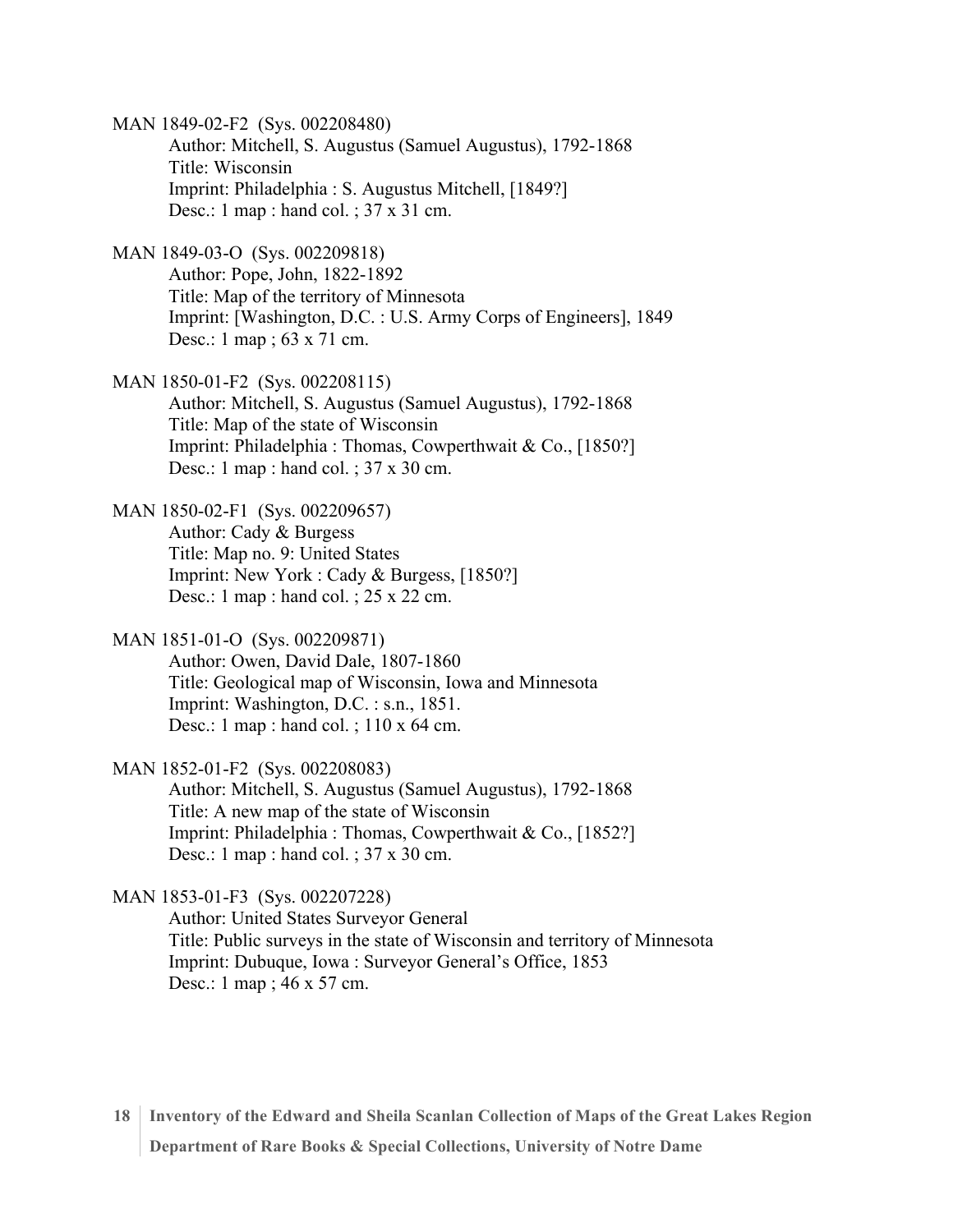- MAN 1853-02-F2 [c.1 and c.2] (Sys. 002207562) Author: Berrien, John Macpherson, d. 1876 Title: Survey of the entrance to Milwaukie, Wisconsin, 1836 Imprint: New York: Ackerman Lith., [1853] Desc.: 1 map ; 27 x 43 cm.
- MAN 1853-03-F1 (Sys. 002209207) Author: Gunnison, J.W. (John Williams), 1812-1853 Title: Milwaukee Harbor improvement 1853 Imprint: [New York]: J.W. Gunnison, [1854] (N.Y. : J. Ackerman, Lith.) Desc.: 1 map ; 39 x 24 cm.
- MAN 1854-01-F3 [c.1 and c.2] (Sys. 002207223) Author: Gunnison, J.W. (John Williams), 1812-1853 Title: Plan & section of the Milwaukee Straight Cut Imprint: New York : J.W. Gunnison, [1854] Desc.: 1 map ; 61 x 46 cm.
- MAN 1854-02-F2 [c.1 and c.2] (Sys. 002208105) Author: Mitchell, S. Augustus (Samuel Augustus), 1792-1868 Title: A new map of the state of Wisconsin Imprint: Philadelphia : Thomas, Cowperthwait & Co., [1854?] Desc.: 1 map : hand col. ; 37 x 30 cm.
- MAN 1854-03-F2 (Sys. 002211088) Author: Kearney, James Title: Harbor of Manitowoc, Wis. Imprint: Philadelphia : D. Chillas, Lith., 1854 Desc.: 1 map : hand col. ; 31 x 33 cm.
- MAN 1854-04-F2 (Sys. 002211100) Author: Kearney, James Title: Copy of plate of Kenosha Harbor, Wisconsin Imprint: Washington, D.C. : Board of Engineers, 1854 Desc. 1 map ; 33 x 51 cm.
- MAN 1855-01-F2 [c.1 and c.2] (Sys. 002208111) Author: Mitchell, S. Augustus (Samuel Augustus), 1792-1868 Title: A new map of the state of Wisconsin Imprint: Philadelphia : Thomas, Cowperthwait & Co., [1855?] Desc.: 1 map : hand col. ; 37 x 30 cm.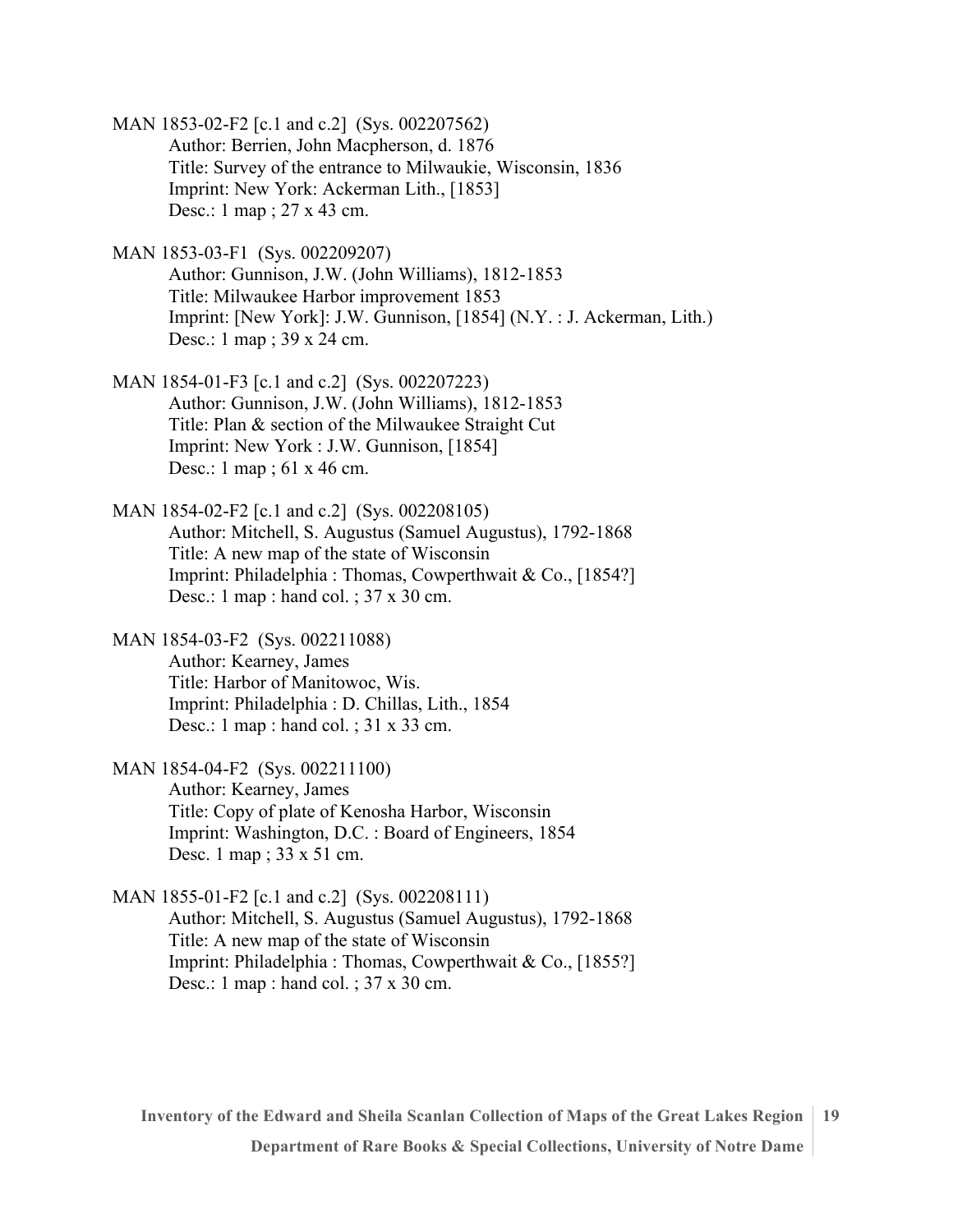MAN 1855-02-F2 (Sys. 002208546) Author: Colton, J.H. (Joseph Hutchins), 1800-1893 Title: Wisconsin Imprint: New York : J.H. Colton & Co., 1855 Desc.: 1 map : hand col. ; 36 x 30 cm.

MAN 1855-03-O (Sys. 002210115) Author: Osborn, Joseph H. (Joseph Horatio) Title: Sectional map of the county of Winnebago Imprint: Oshkosh, Wis. : Joseph H. Osborn, 1855 Desc.: 1 map : hand col. ;  $65 \times 69$  cm.

MAN 1856-01-F2 (Sys. 002208263) Author: Mitchell, S. Augustus (Samuel Augustus), 1792-1868 Title: A new map of the state of Wisconsin Imprint: Philadelphia : Charles Desilver [1856?] Desc.: 1 map : hand col. ; 36 x 30 cm.

MAN 1857-01-F2 (Sys. 002208274) Author: Mitchell, S. Augustus (Samuel Augustus), 1792-1868 Title: A new map of the state of Wisconsin Imprint: Philadelphia : Charles Desilver [1857?] Desc.: 1 map : hand col. ; 39 x 31 cm.

MAN 1857-02-F1 (Sys. 002209497) Author: Colton, J.H. (Joseph Hutchins), 1800-1893 Title: Lake Superior and the northern part of Michigan Imprint: New York: J.H. Colton & Co. c1855 [1857] Desc.: 1 map : hand col. ; 29 x 41 cm.

MAN 1857-03-O (Sys. 002209705) Author: Colton, G. Woolworth (George Woolworth), 1827-1901 Title: Colton's township map of the state of Wisconsin Imprint: New York : J.H. Colton & Co., 1857 Desc.: 1 map : hand col. ; 62 x 56 cm.

MAN 1857-04-O (Sys. 002210104) Author: J.H. Colton & Co. Title: Map of the La Crosse & Milwaukee Railroad and connections Imprint: New York : J.H. Colton & Co., 1857 Desc.: 1 map : hand col. ; 48 x 84 cm.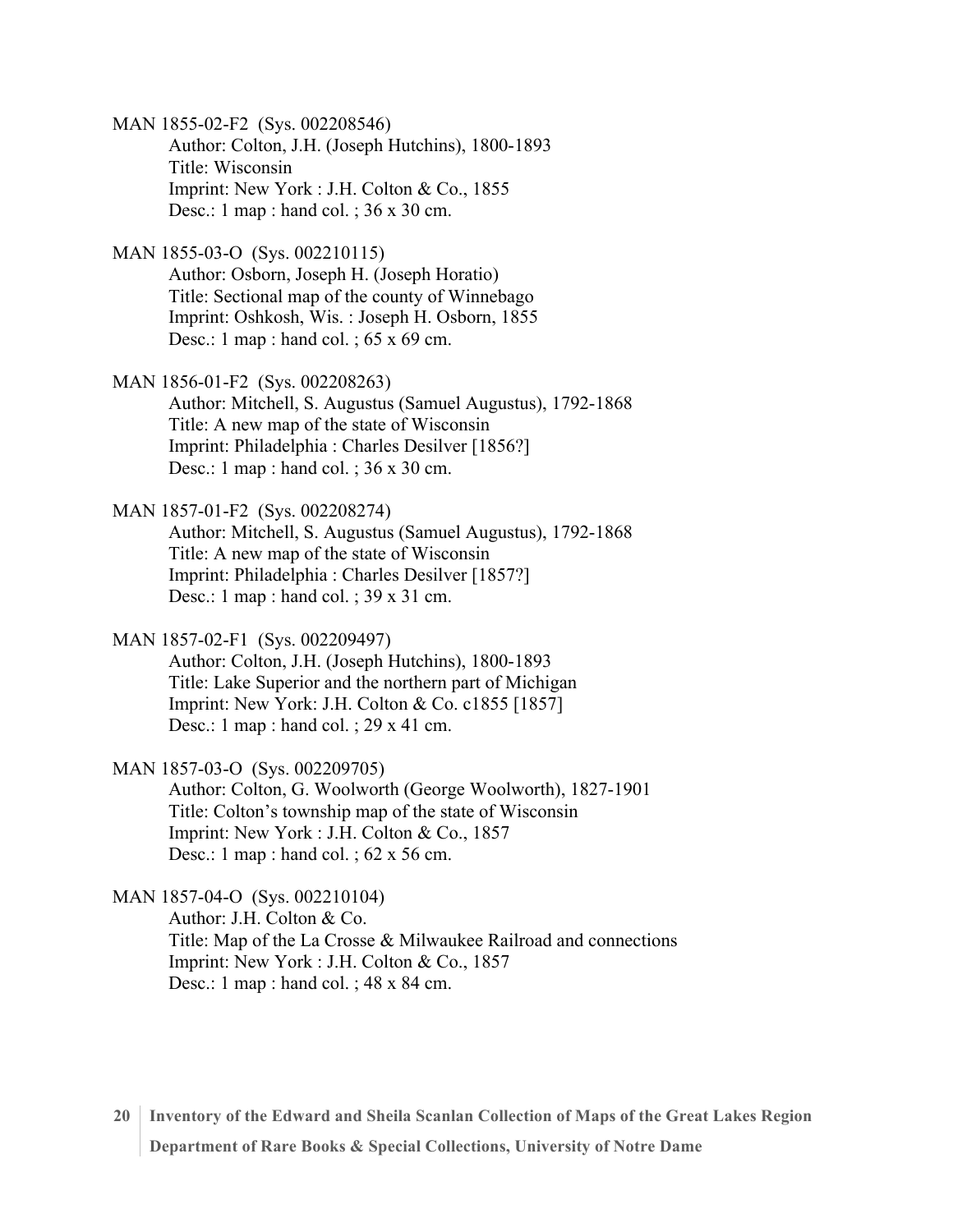MAN 1859-01-F3 (Sys. 002207299) Author: Ettling, Theodor, b. 1823 Title: United States of North America Imprint: [London] : Day & Son, 1859 Desc.: 1 map : hand col. ; 42 x 62 cm.

MAN 1859-02-F2 (Sys. 002208553) Author: J.H. Colton & Co. Title: Colton's Wisconsin Imprint: New York : Johnson & Browning, [1859?] Desc.: 1 map : hand col. ; 36 x 31 cm.

MAN 1860-01-F2 (Sys. 002207487) Author: n.a. Title: Plan of the settlement at Green Bay Imprint: [Washington, D.C.? : s.n., 1860?] Desc.: 1 map ; 33 x 35 cm.

MAN 1860-02-F2 (Sys. 002208673) Author: Williams, W. (Wellington) Title: Map of the United States, and territories together with Canada &c. Imprint: Philadelphia : S. Augustus Mitchell, Jr., [1860?] Desc.: 1 map : hand col. ; 31 x 52 cm.

MAN 1860-03-F1 (Sys. 002209543) Author: Williams, W. (Wellington) Title: Map of North America Imprint: Philadelphia : [S. Augustus Mitchell, Jr.], c1860 Desc.: 1 map : hand col. ; 30 x 27 cm.

MAN 1862-01-F3 (Sys. 002207206) Author: Swanston, G.H. (George H.) Title: United States, North America Imprint: Edinburgh : A. Fullarton & Co., [186-?] Desc.: 1 map : hand col. ; 38 x 50 cm.

MAN 1862-02-O (Sys. 002209843)

Author: Whitney, J.D. (Josiah Dwight), 1819-1896 Title: Geological map of the lead region in the states of Wisconsin, Iowa, and Illinois Imprint: [Albany : Printed by authority of the Legislature of Wisconsin, 1862] Desc.: 1 map : hand col. ; 66 x 102 cm.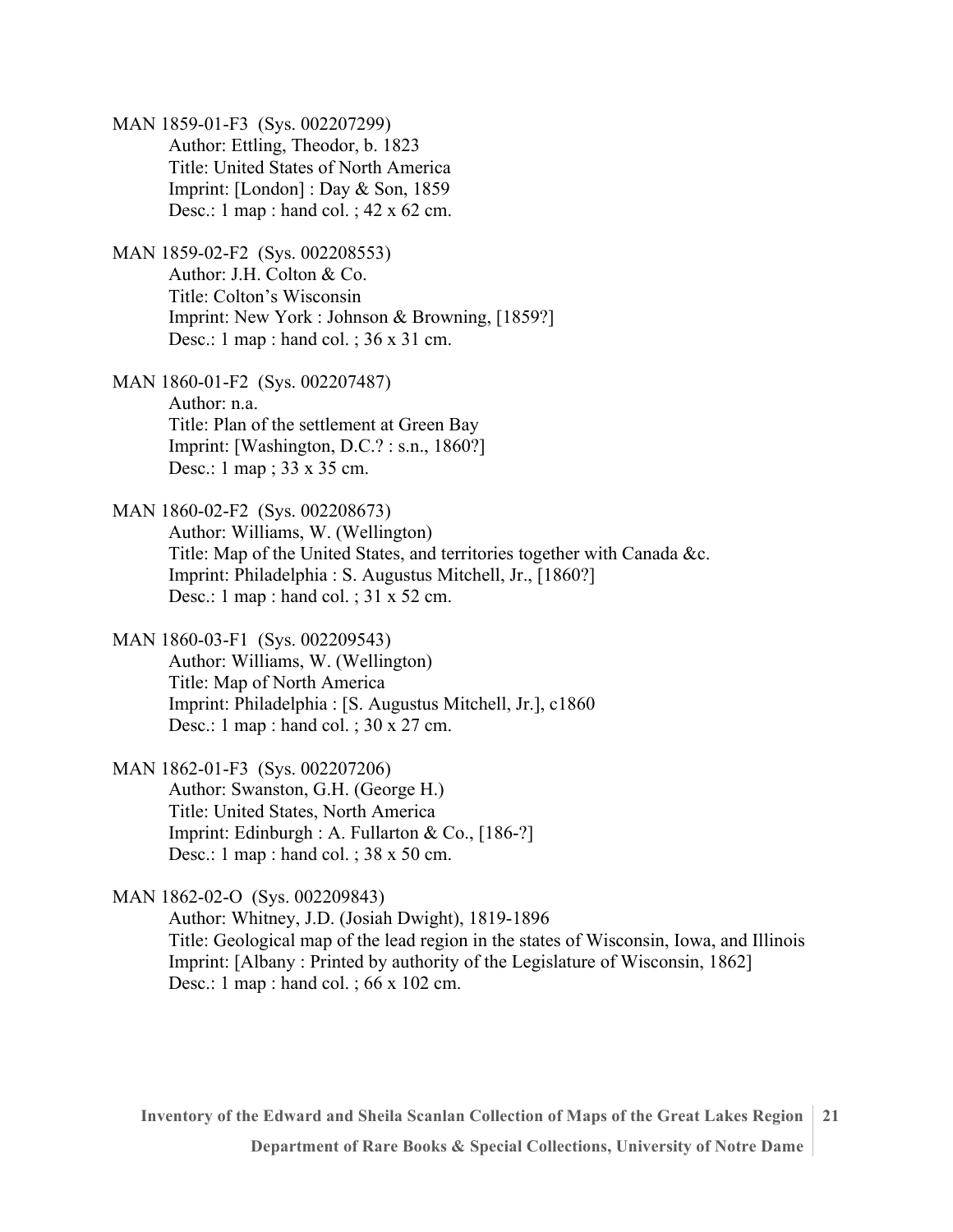MAN 1863-01-O (Sys. 002209763) Author: n.a. Title: Madison, the capital of Wisconsin Imprint: [S.l. : s.n., 1863?] Desc.: 1 map ; 64 x 105 cm.

MAN 1864-01-F3 (Sys. 002207293) Author: Johnson, A.J. (Alvin Jewett), 1827-1884 Title: Johnson's Wisconsin and Michigan Imprint: New York: A.J. Johnson, 1864 Desc.: 1 map : hand col. ; 41 x 55 cm.

MAN 1864-02-F2 (Sys. 002208593) Author: Society for the Diffusion of Useful Knowledge (Great Britain) Title: North America : parts of Wisconsin and Michigan Imprint: London (England) : Edward Stanford, [1864 or 1870] Desc.: 1 map : hand col. ; 30 x 37 cm.

MAN 1864-03-F2 (Sys. 002208681) Author: Gamble, W.H. (William H.) Title: County map of Michigan and Wisconsin Imprint: [Philadelphia : S. Augustus Mitchell, Jr., 1864 or 1865] Desc.: 1 map : hand col. ; 28 x 35 cm.

MAN 1867-01-O (Sys. 002210082) Author: United States Army Corps of Engineers Title: Map and section of Wisconsin and Fox River Imprint: [Washington, D.C. : U.S. Army Corps of Engineers], 1867 Desc.: 1 map ; 34 x 82 cm.

MAN 1874-01-F3 (Sys. 002207301) Author: Asher & Adams Title: Asher & Adams' Wisconsin Imprint: [New York] : Asher & Adams, 1874 Desc.: 1 map : hand col. ; 40 x 56 cm.

MAN 1875-01-F3 (Sys. 002207318) Author: Krause, F. (Frank) Title: Township map of the state of Wisconsin Imprint: [Chicago, Ill.] : Chas. Shober and Co., [1875] Desc.: 1 map : hand col. ; 52 x 44 cm.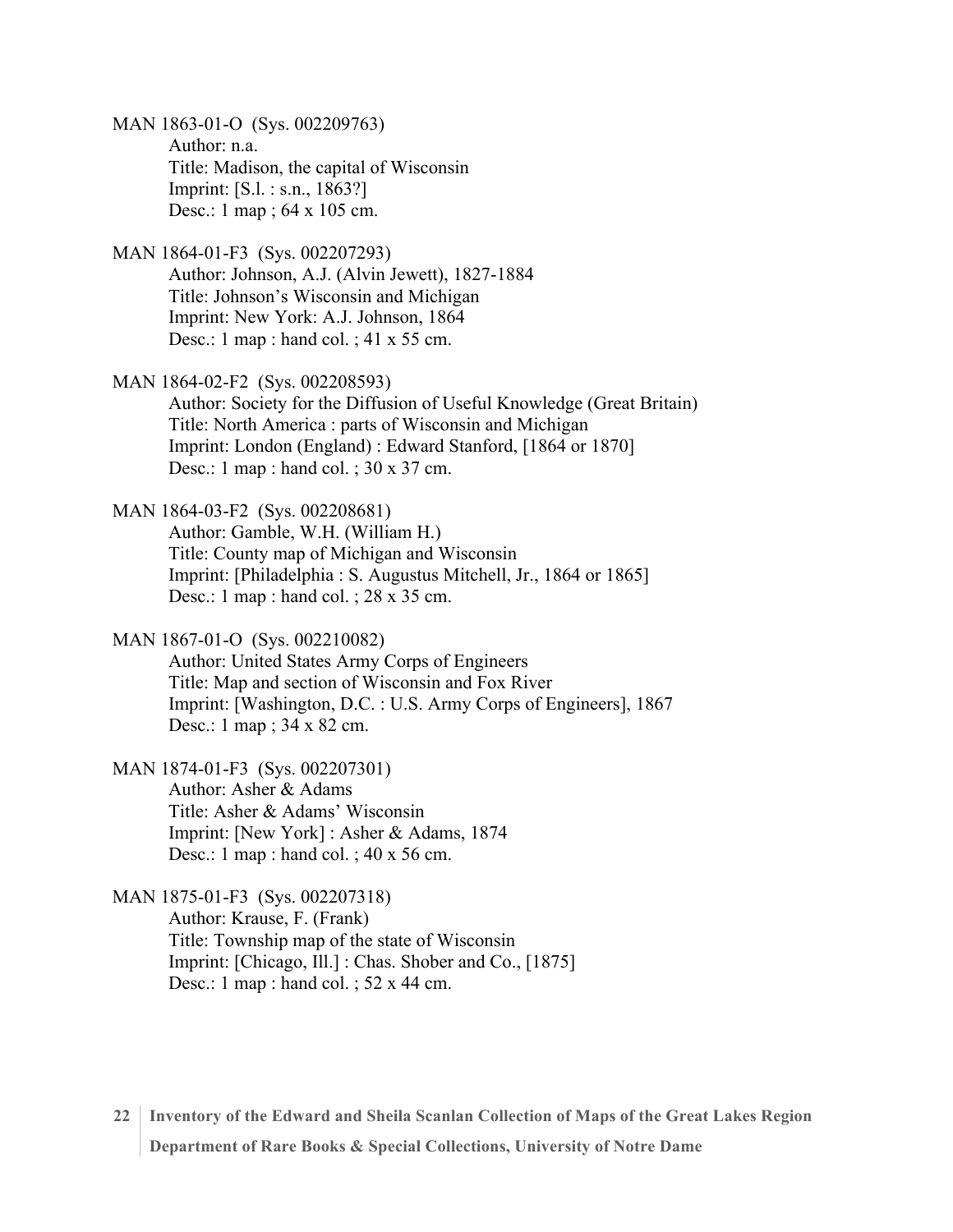MAN 1875-02-F3 (Sys. 002207340)

Author: United States Army Corps of Engineers Title: Sketch of completed triangulation in Wisconsin and Michigan Imprint: [Washington, D.C. : U.S. Army Corps of Engineers], 1875 Desc.: 1 map ; 54 x 30 cm.

MAN 1875-03-F3 (Sys. 002210638)

Author: Jones, Charles H. Title: Map of Kingston township; Map of Marquette township Imprint: Chicago : Higgins, Harney & Co., 1875 Desc.: 2 maps on 1 sheet : hand col. ; 27 x 34 cm. and 36 x 49 cm.

MAN 1875-04-F3 (Sys. 002210658)

Author: Jones, Charles H. Title: Map of Seneca township; Map of Green Lake township Imprint: Chicago : Higgins, Harney & Co., 1875 Desc.: 2 maps on 1 sheet : hand col. ;  $27 \times 41$  cm. and  $36 \times 47$  cm.

#### MAN 1881-01-F2 (Sys. 002211170)

Author: United States Army Corps of Engineers Title: [Locks and dams on the Fox River between Menasha and Appleton] Imprint: [Washington, D.C. : U.S. Army Corps of Engineers, 1881] Desc.: 1 map : hand col. ; 36 x 28 cm.

#### MAN 1884-01-F2 (Sys. 002208686)

Author: Gamble, W.H. (William H.) Title: County and township map of the states of Michigan and Wisconsin Imprint: [Philadelphia : S. Augustus Mitchell, 1884] Desc.: 1 map : hand col. ; 38 x 49 cm.

MAN 1898-01-F3 (Sys. 002210682)

Author: n.a. Title: Appleton Imprint: Washington, D.C. : Norris Peters Co., 1898 Desc.: 1 map : hand col. ; 50 x 46 cm.

MAN 1905-01 (Sys. 002210480)

Author: Rand McNally and Company Title: Wisconsin Imprint: Chicago : Rand McNally and Co., 1905 Desc.: 1 map : col. ; 64 x 45 cm., folded in cover 14 x 7 cm.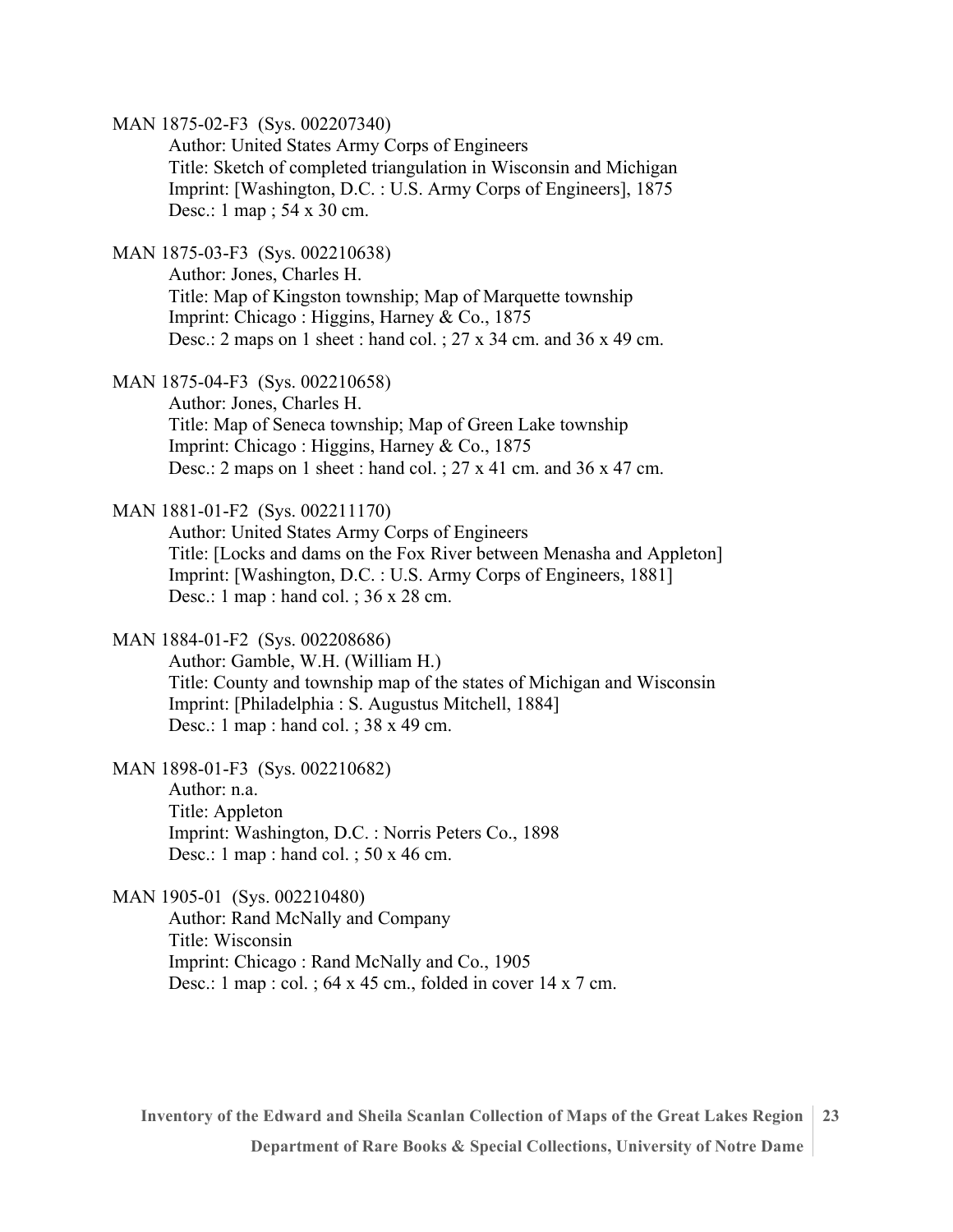#### MAN 1918-01 (Sys. 002210447)

Author: Wisconsin Highway Commission Title: Official map of the state trunk highway system of Wisconsin Imprint: Madison, Wis. : Wisconsin Highway Commission, 1918 Desc.: 1 map : col. ; 61 x 50 cm., folded to  $17 \times 9$  cm. + 1 booklet

### MAN 1919-01 (Sys. 002210405)

Author: Rand McNally and Company Title: Rand McNally official 1919 auto trails map … southern Wisconsin Imprint: [Chicago] : Rand McNally & Co., 1919 Desc.: 1 map : col. ;  $67 \times 53$  cm., folded to  $18 \times 9$  cm. + 1 booklet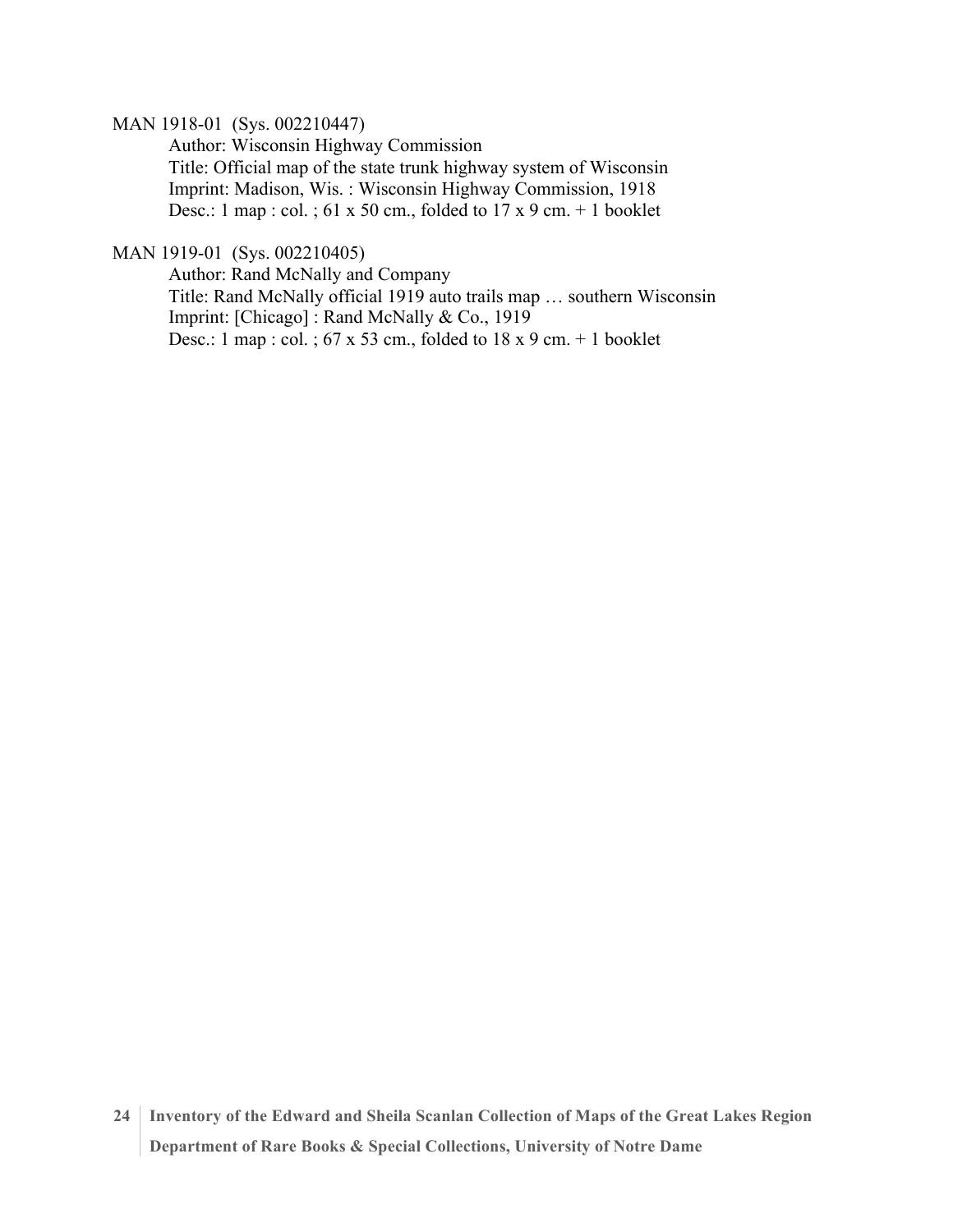# **Edward and Sheila Scanlan Collection of Maps of the Great Lakes Region**

## **I N V E N T O R Y**

## **II. Uncataloged Works (29)**

Author: U.S. Government Title: North part of N.E. land district of Illinois [Doc. 215] Imprint: Washington, D.C. : s.n., 18— [pre-1860] Desc.: 1 map : hand col. ; 31 x 25 cm.

Author: U.S. Government Title: Plat of the claims within the tract called the Grand Prairie Imprint: Washington, D.C. : s.n., 18— [pre-1860] Desc.: 1 map ; 35 x 20 cm.

Author: Rector, Elias Title: [Prairie du Pont] Imprint: Washington, D.C. : s.n., 18— [pre-1860] Desc.: 1 map ; 37 x 24 cm.

Author: Morse, Sidney E. (Sidney Edwards), 1794-1871 [?] Title: Iowa and Wisconsin Imprint: From Morse's school geography? New York : Harper & Bros., 1847? Desc.: 1 map : hand col. ; 18 x 21 cm.

Author: Mitchell, S. Augustus (Samuel Augustus), 1792-1868 Title: Russia in Europe, Sweden, and Norway Imprint: Philadelphia : S. Augustus Mitchell, Jr., 1860 Desc.: 1 map : hand col. ; 26 x 32 cm.

Author: Jones, Charles Henry, 1837-1911 Title: Map of France Imprint: [New York : J. David Williams, 1873] Desc.: 1 map : hand col. ; 41 x 32 cm.

Author: Jones, Charles Henry, 1837-1911 Title: Map of South Carolina, Georgia, Florida, Alabama, Mississippi, and Louisiana Imprint: [New York : J. David Williams, 1873] Desc.: 1 map : hand col. ; 30 x 42 cm.

Author: Jones, Charles Henry, 1837-1911 Title: Map of Texas Imprint: [New York : J. David Williams, 1873] Desc.: 1 map : hand col. ; 43 x 31 cm.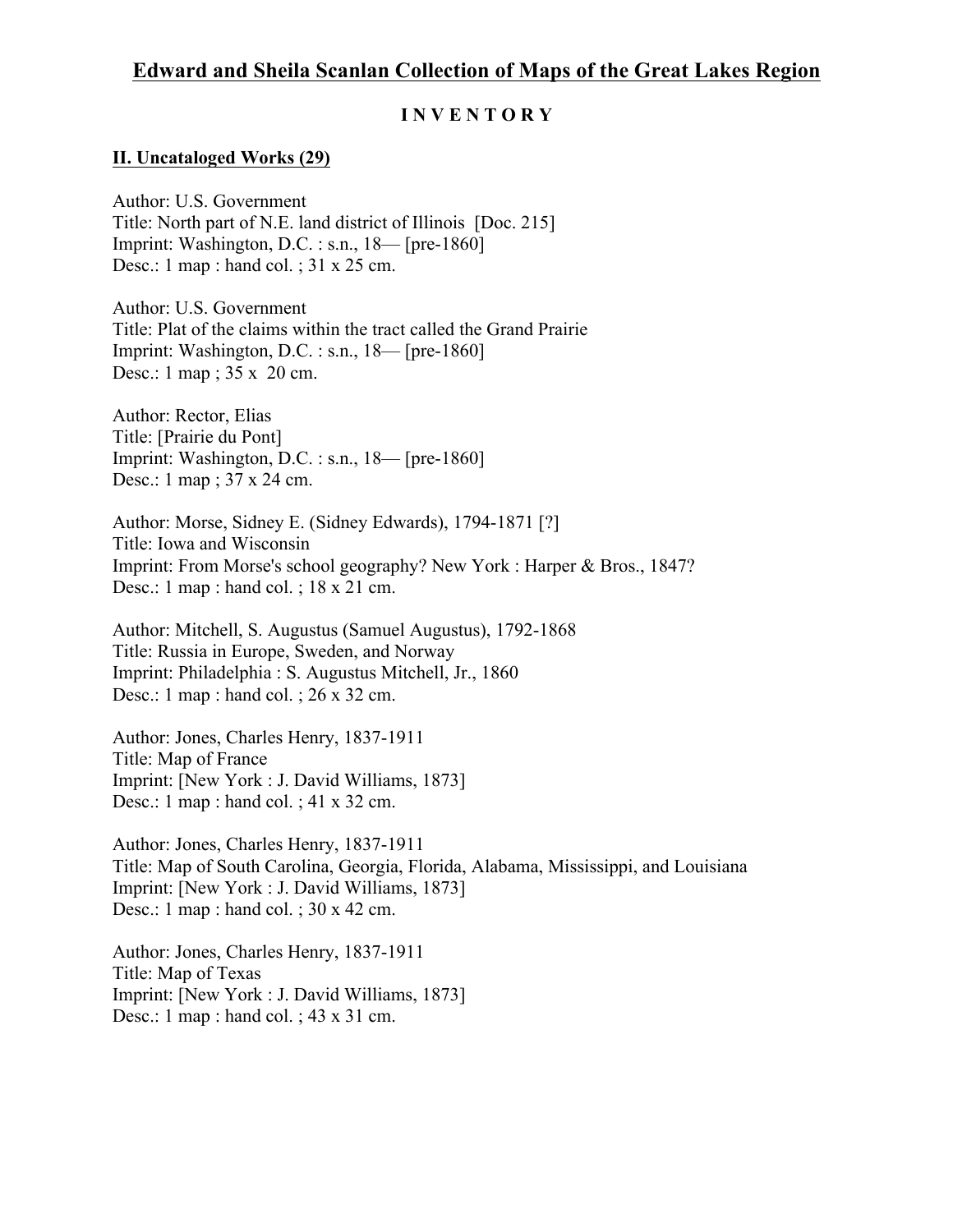Author: Jones, Charles Henry, 1837-1911 Title: Spain and Portugal Imprint: [New York : J. David Williams, 1873] Desc.: 1 map : hand col. ; 43 x 31 cm.

Author: Dower, John, fl. 1838-1846? Title: Austria Imprint: [Chicago: H.H. Hardesty & Co., 1875] Desc.: 1 map : hand col. ; 44 x 32 cm.

Author: Dower, John, fl. 1838-1846? Title: Holland Imprint: [Chicago: H.H. Hardesty & Co., 1875] Desc.: 1 map : hand col. ; 43 x 30 cm.

Author: Dower, John, fl. 1838-1846? Title: Italy Imprint: [Chicago: H.H. Hardesty & Co., 1875] Desc.: 1 map : hand col. ; 42 x 30 cm.

Author: Colton, J.H. (Joseph Hutchins), 1800-1893 Title: Wisconsin Imprint: New York? : s.n., 1875-1879 Desc.: 1 map ; hand col. ; 37 x 31 cm.

Author: Johnston, Alexander Keith, 1804-1871 [?] Title: Asia Imprint: London? : s.n., 1875? Desc.: 1 map : hand col. ; 46 x 54 cm.

Author: Johnston, Alexander Keith, 1804-1871 [?] Title: The British Isles Imprint: London? : s.n., 1875? Desc.: 1 map : hand col. ; 65 x 44 cm.

Author: Johnston, Alexander Keith, 1804-1871 Title: China and Japan Imprint: London? : s.n., 1875? Desc.: 1 map : hand col. ; 30 x 40 cm.

Author: Johnston, Alexander Keith, 1804-1871 [?] Title: Europe Imprint: London? : s.n., 1875? Desc.: 1 map : hand col. ; 42 x 60 cm.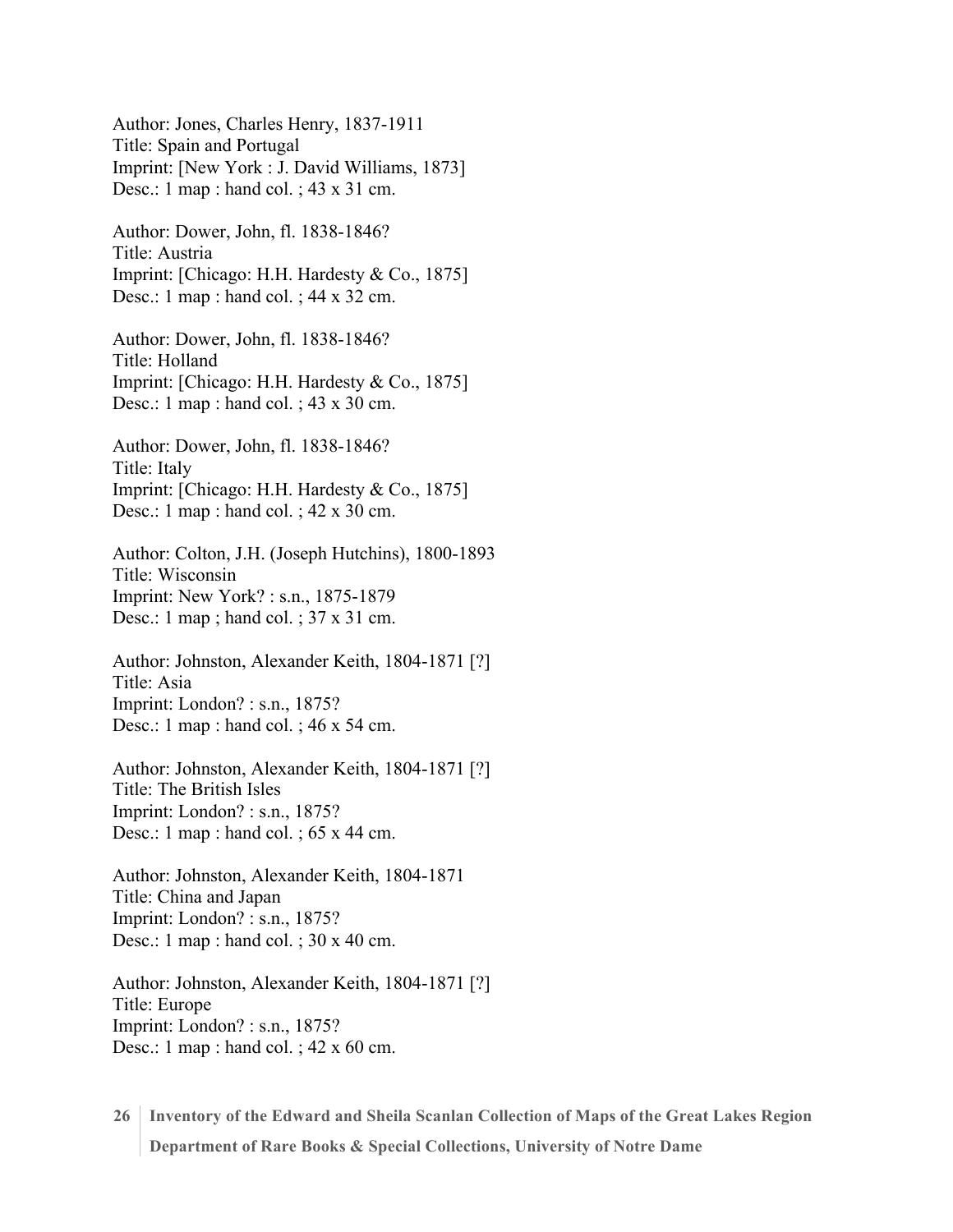Author: Johnston, Alexander Keith, 1804-1871 [?] Title: India Imprint: London? : s.n., 1875? Desc.: 1 map : hand col. ; 59 x 45 cm.

Author: Johnston, Alexander Keith, 1804-1871 [?] Title: Map of Prussia including also the German Empire Imprint: London? : s.n., 1875? Desc.: 1 map : hand col. ; 48 x 62 cm.

Author: Society for the Diffusion of Useful Knowledge Title: Switzerland Imprint: [London : SDUK, 1875?] Desc.: 1 map : hand col. ; 33 x 41 cm.

Author: n.a. Title: Belgium, and the Duchy of Luxemburg Imprint: [Chicago: H.H. Hardesty & Co., 1875] [?] Desc.: 1 map : hand col. ; 43 x 31 cm.

Author: n.a. Title: Russia in Europe Imprint: S.l. : s.n., 1875? Desc.: 1 map : hand col. ; 42 x 31 cm.

Author: n.a. Title: The Scandinavian Kingdoms: Norway, Sweden, & Denmark Imprint: S.l. : s.n., 1875? Desc.: 1 map : hand col. ; 43 x 30 cm.

Author: n.a. Title: Turkey in Europe, Greece, and the Ionian Islands Imprint: S.l. : s.n., 1875? Desc.: 1 map : hand col. ; 43 x 33 cm.

Author: Weller, Edward, d. 1884 Title: Africa Imprint: London? : s.n., 1875? Desc.: 1 map : hand col. ; 46 x 62 cm.

Author: n.a. Title: Panoramic View of the World's Columbian Exposition Imprint: From *Columbus and Columbia: a pictorial history* … [publishers vary, 1892] Desc.: 1 map : col. ; 16 x 48 cm.